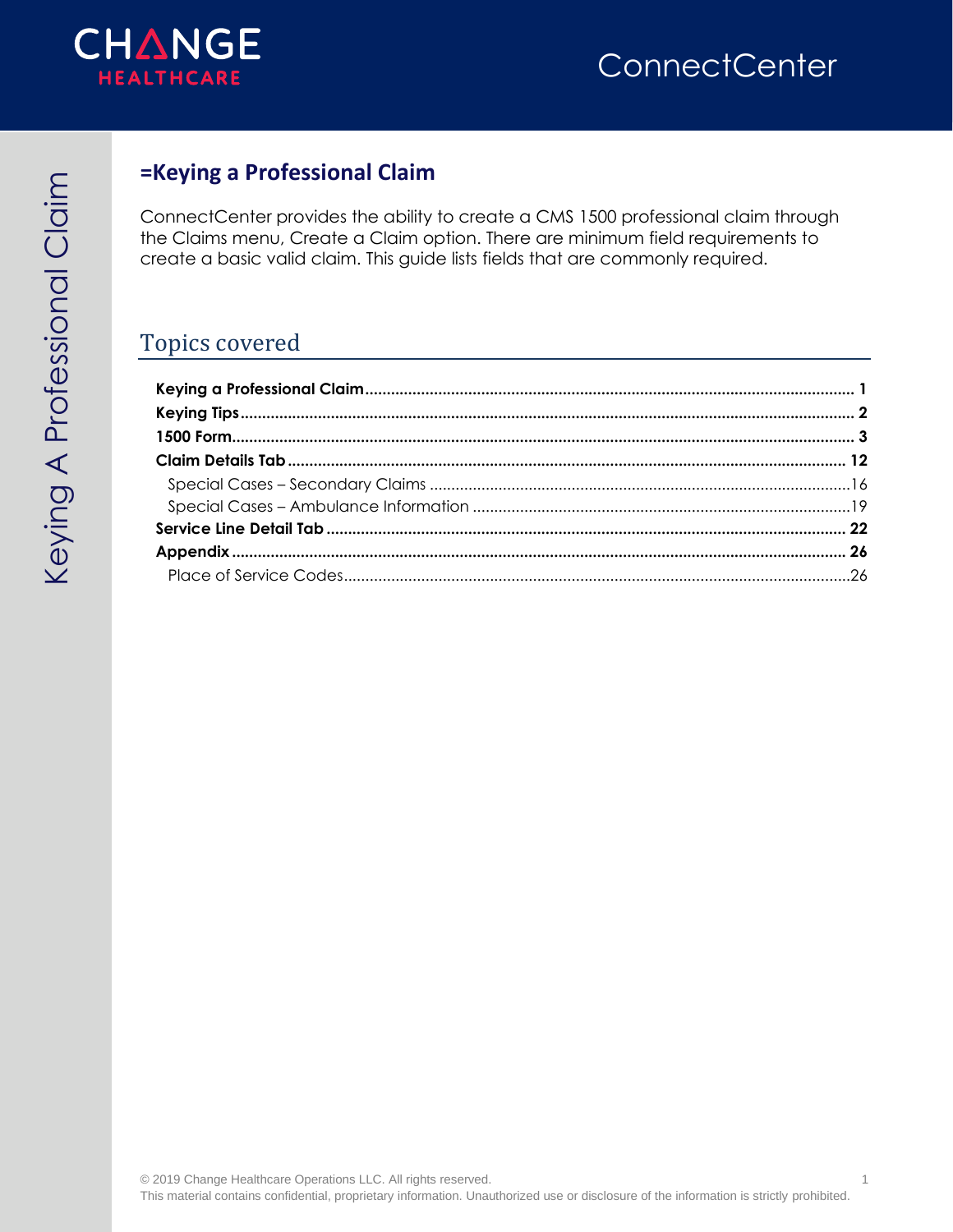

#### <span id="page-1-0"></span>**Keying Tips**

- Prior to keying claims, it is **highly recommended** that frequently used providers be entered in Provider Management. See the "Getting Started with Provider Management" guide for additional information. More information included in Provider Management records means more provider detail can be retrieved into your claims for both rendering and billing provider fields.
- $\Box$  Because ConnectCenter requires the entry of a lot of payer and provider information that is typically the same between different claims, you will find that **copying** an existing claim becomes an essential short-cut in creating new claims.
	- o You should copy only claims that have already been validated, sent to the clearinghouse, and accepted by the payer.
	- o If you have a patient that has the same services performed at every appointment, copy a claim accepted by the payer and modify the service dates.

 $\Box$  Any data that resides on multiple tabs need only be updated on one tab.

- o For example, if the Patient Last Name is updated on the Claim Detail tab under the Patient Information section, then the Patient Last Name field on the UB tab will be automatically updated.
- $\Box$  At any time while creating your claim you can click 'Validate'. Validate will alert you to errors on the claim that would otherwise prevent the claim from being processed.
	- Errors displayed after validation will be highlighted in several ways:
		- A list of errors will be displayed at the top of the claim form, with clickable error messages
		- Every field containing an error will be highlighted in red
	- o Only claims that are error free can be send to the clearinghouse for processing.
	- o It is recommended that you wait to 'Validate' your claim until you have completed all data you expect will be needed; clicking 'Validate' too early in the data entry process will result in false errors stemming from omission of fields that have not yet been entered.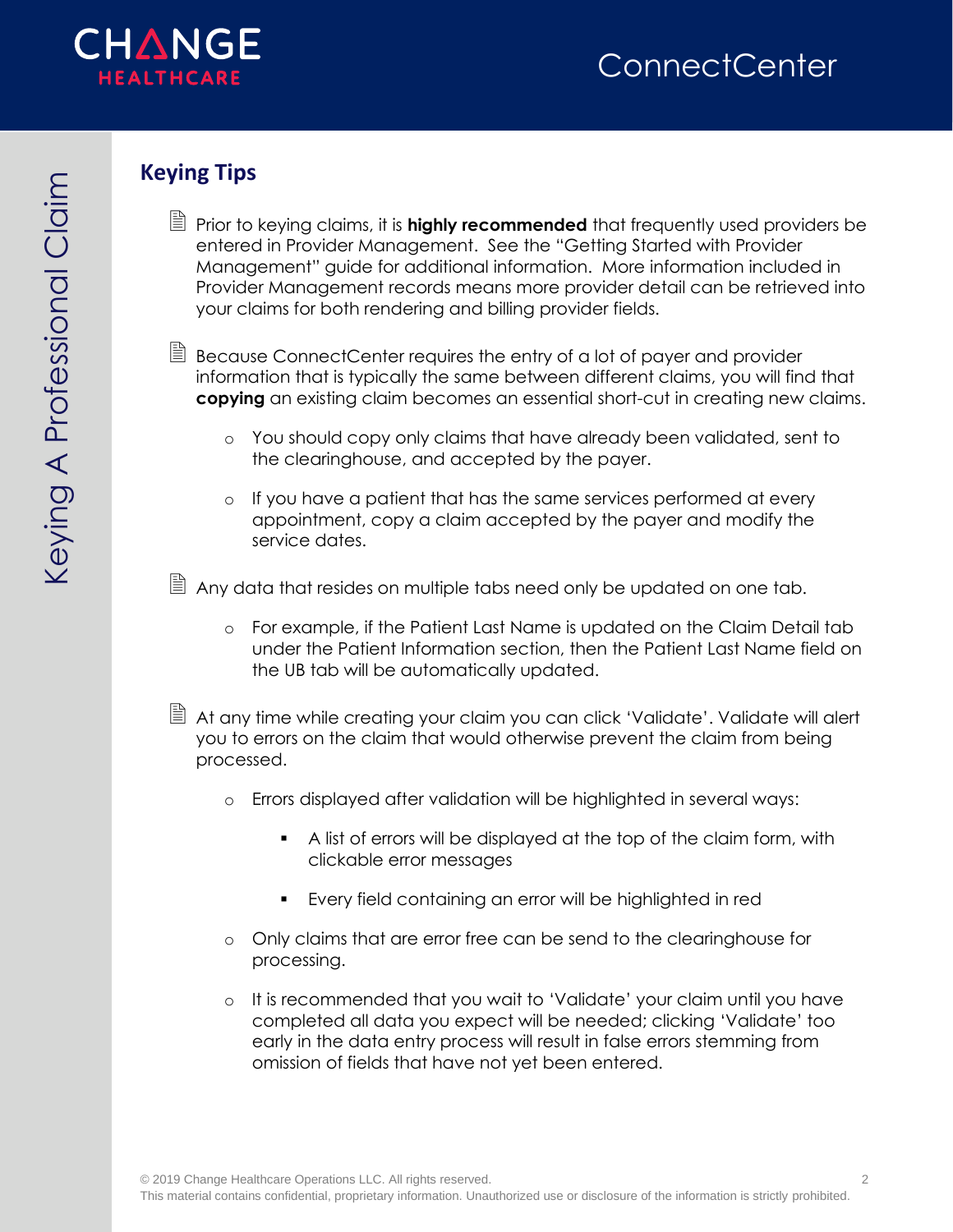

 $\Box$  ConnectCenter autosaves your claim as you make changes. Claims can be saved as work in progress prior to sending the claim to the clearinghouse. Until the claim is submitted to the clearinghouse, it will have an Incomplete status and will appear in the Incomplete worklist.

 $\Box$  Only claims that have NOT been sent and accepted by the clearinghouse can be deleted or edited.

#### <span id="page-2-0"></span>**1500 Form**

| <b>Live Chat</b><br><b>Claim</b>                                                                                                                                                                                                              | Q                   |  |
|-----------------------------------------------------------------------------------------------------------------------------------------------------------------------------------------------------------------------------------------------|---------------------|--|
| <b>1500 FORM</b><br><b>CLAIM DETAILS</b><br><b>SERVICE LINE DETAILS</b>                                                                                                                                                                       |                     |  |
| <b>CLEAR</b><br><b>FIND PAYER</b><br><b>Payer Information</b>                                                                                                                                                                                 |                     |  |
| <b>Health Insurance Claim Form</b><br>Payer Name, Payer ID, Payer Responsibility:<br>P-Primary<br>Address Line 1/2:                                                                                                                           | CARRIER             |  |
| City, State, Zip:                                                                                                                                                                                                                             |                     |  |
| 1a. Insured's ID Number (FOR PROGRAM IN ITEM 1)<br>Group<br>Health Plan<br>$\Box$ Medicare<br>Part A(#)<br>$\Box$ Medicare<br>$\Box$ Medicaid $\Box$ Tricare (ID#, $\Box$ ChampVA<br>$\Box$ FECA Blk<br>Lung (ID#)<br>$\sum_{(ID#)}$<br>(1D#) |                     |  |
| 2. Patient's Name (Last Name, First Name, Middle Initial, Suffix)<br>3. Patient's Birth Date (MM/DD/YYYY)<br>4. Insured's Name (Last Name, First Name, Middle Initial, Suffix)<br>Sex<br>$M \Box F \Box$                                      |                     |  |
| 5. Patient's Address (No., Street)<br>7. Insured's Address (No., Street)<br>6. Patient Relationship To Insured<br>Self Spouse   Child  <br>Other I                                                                                            |                     |  |
| 8. Reserved For NUCC Use<br>City<br>State<br>City<br>State                                                                                                                                                                                    | INSURED INFORMATION |  |
| Zip Code<br>Zip Code<br>Telephone (indude Area Code)<br>Telephone (indude Area Code)                                                                                                                                                          |                     |  |
| 9. Other Insured's Name (Last Name, First Name, MI, Suffix)<br>10. Is Patient's Condition Related To:<br>11. Insured's Policy Group Or FECA Number<br>a. Employment? (Current Or Previous)                                                    |                     |  |
| Yes<br>No.<br>✓<br>a. Other Insured's Policy or Group Number<br>a. Insured's Date Of Birth (MM/DD/YYYY)<br>Sex<br>b. Auto Accident?<br><b>Service Control</b>                                                                                 | <b>QNA</b>          |  |

#### 1500 Key Fields

For customers that have used Emdeon Office for keying claims, the last column in the tables that follow will tell you what field you utilized in that system. If you are new to creating claims, then the column labeled Emdeon Section should be ignored.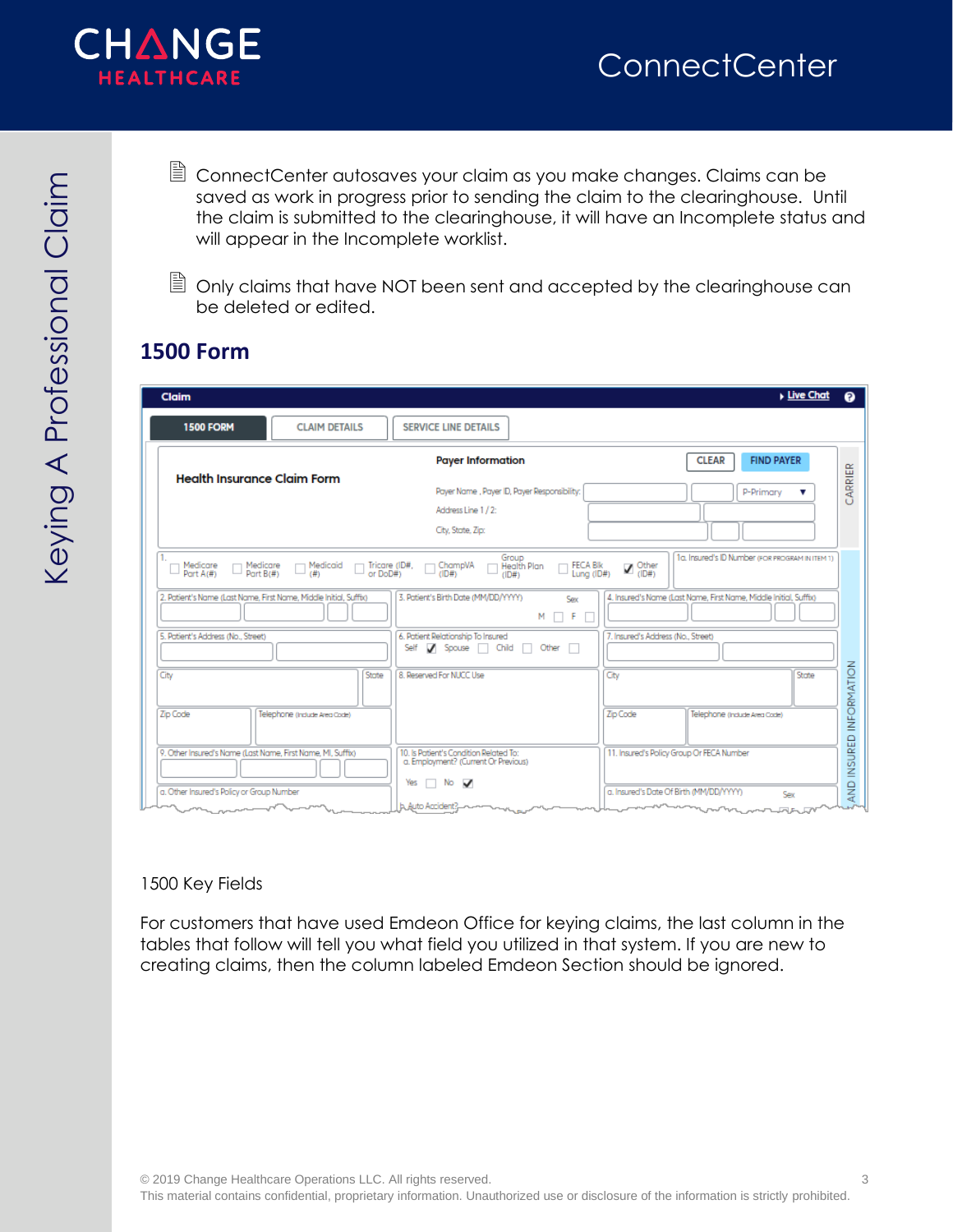

|                | <b>Box</b> Label / Description                                                                                                                                                                                                                                                      | <b>Emdeon Section / Field</b>                                                   |
|----------------|-------------------------------------------------------------------------------------------------------------------------------------------------------------------------------------------------------------------------------------------------------------------------------------|---------------------------------------------------------------------------------|
|                | Payer Information<br>Use the Find Payer button to find your payer. A<br>complete list of all payers available to you can be found<br>here.                                                                                                                                          | New Claim Setup<br>Select a payer from<br>the drop-down list<br>given in Step 3 |
|                | Payer Information<br>• Payer address is required but will not be returned from<br>the Find Payer results. After submitting payer address<br>in a claim one time, the address will be stored for use<br>in all future claims.<br>• Do not enter dashes (-) in the extended zip code. | Pre-filled based on<br>selected payer                                           |
| 1              | Payer Type (Claim Filing Indicator)<br>• Select Medicaid. Your choice of claim filing indicator<br>in the first claim you create will become the default<br>value for all future claims sent to the same payer.                                                                     | Not displayed                                                                   |
| 1 <sub>a</sub> | Insured's ID                                                                                                                                                                                                                                                                        | Payer/Insured<br>Information<br>Insured's ID/Cert #                             |
| $\mathbf{2}$   | <b>Patient's Name</b>                                                                                                                                                                                                                                                               | <b>Patient Information</b><br>Last Name, First Name,<br>MI                      |
| 3              | <b>Patient's Birth Date</b>                                                                                                                                                                                                                                                         | <b>Patient Information</b><br>Date of Birth                                     |

Keying A Professional Claim Keying A Professional Claim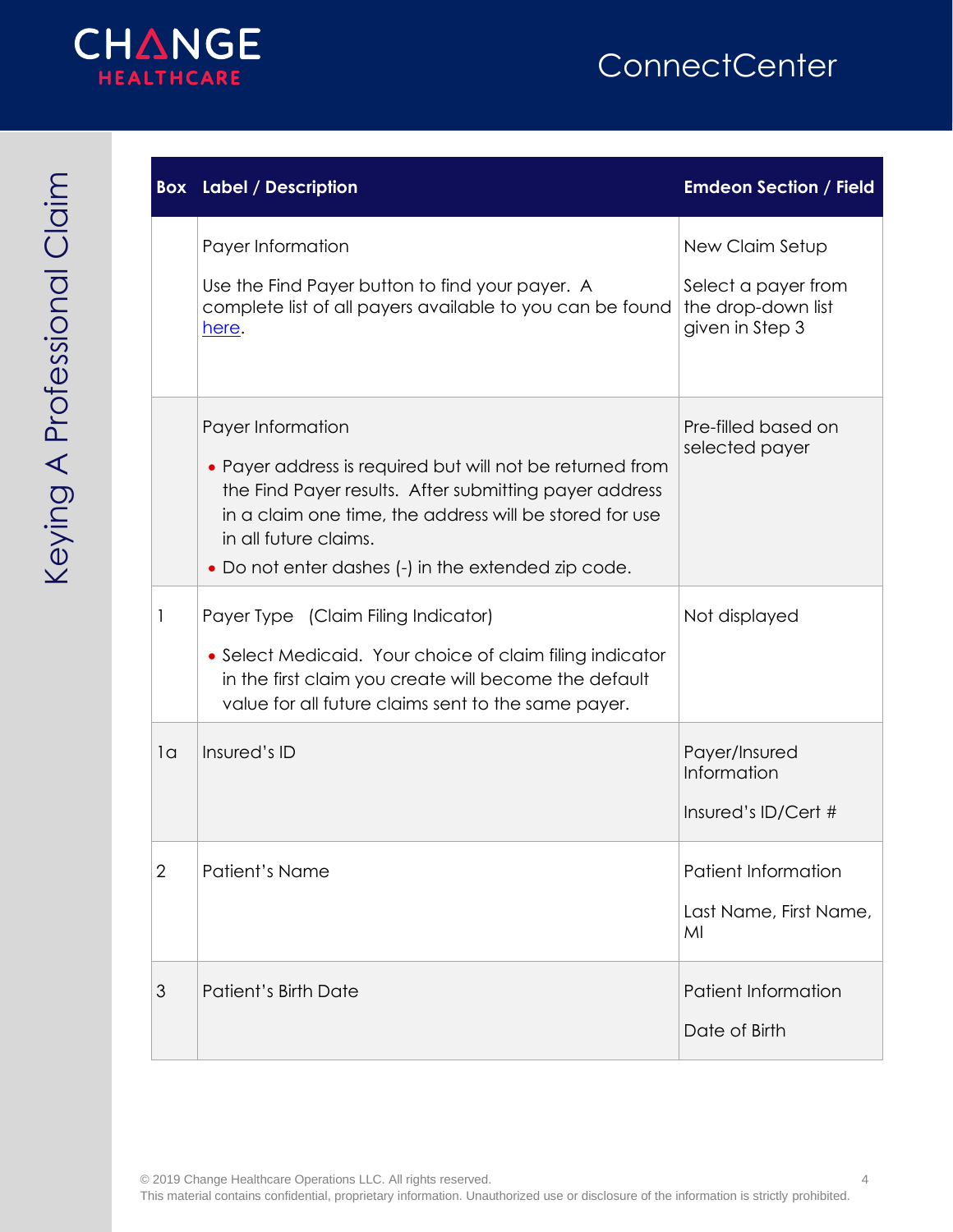

|                | <b>Box</b> Label / Description                                                                | <b>Emdeon Section / Field</b>                                                                                                                       |
|----------------|-----------------------------------------------------------------------------------------------|-----------------------------------------------------------------------------------------------------------------------------------------------------|
| 5              | <b>Patient's Address</b><br>Address, City, State, Zip Code, no dashes                         | Patient Information<br>Street Address 1, Street<br>Address 2, City, State,<br>Zip                                                                   |
| 9 <sub>a</sub> | Other Insured's Policy or Group Number                                                        | <b>Supplemental Claims</b><br>Insured ID, within the<br>Insurance tab<br>*Requires user to<br>check "Route Claim<br>for Supplemental Data<br>Entry" |
| 11d            | Is there another health benefit plan?<br>Check Yes or No                                      | Insurance Information<br>Other Insurance<br>Indicator                                                                                               |
| 12             | Patient's or Authorized Person's Signature<br>Will default to include "Y" on the Signed field | Insurance Information<br>Release of Information<br>Indicator                                                                                        |
| 13             | Insured's or Authorized Person's Signature<br>Will default to include "Y" in the Signed field | Provider Information<br>Certification Indicator                                                                                                     |
| 14             | Date of current illness                                                                       | Accident/Symptom<br>Information<br><b>Symptom Date</b>                                                                                              |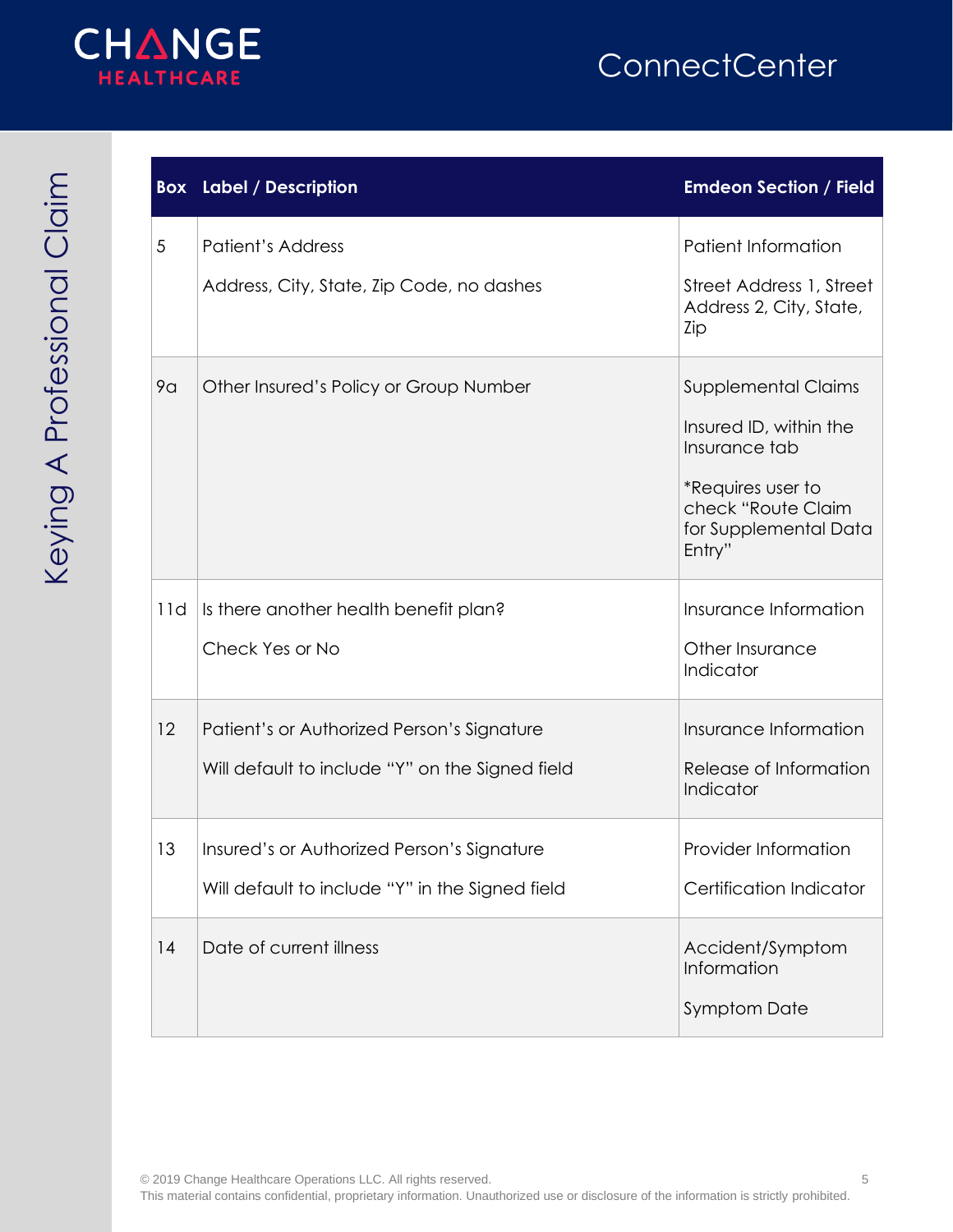

|      | <b>Box</b> Label / Description                                                               | <b>Emdeon Section / Field</b>                                                                            |
|------|----------------------------------------------------------------------------------------------|----------------------------------------------------------------------------------------------------------|
| 21   | Diagnosis Code                                                                               | Patient Information                                                                                      |
|      | Enter without the decimal point                                                              | Diagnosis Code                                                                                           |
|      |                                                                                              | Note: Connect Center<br>does not provide a<br>favorites list or<br>dictionary search for<br>these fields |
| 22   | Resubmission Code.                                                                           | Other Information                                                                                        |
|      | Should default to New Claim. Available options:                                              | <b>Resubmission Code</b>                                                                                 |
|      | 1 - New claim submission<br>7 - Replacement of prior claim<br>8 - Void/cancel of prior claim |                                                                                                          |
| 23   | <b>Prior Authorization Number</b>                                                            |                                                                                                          |
| 24   | <b>Service Line Information</b>                                                              |                                                                                                          |
| 24 A | Dates of Service                                                                             | Claim Line Information                                                                                   |
|      | Must have MM/DD/YYYY format                                                                  | <b>Start Date and End</b><br>Date                                                                        |
|      | Note: click in the white area under the line number and                                      | Note: ConnectCenter                                                                                      |
|      | gray bar to find the data entry field                                                        | is much less tolerant of<br>variation in date entry<br>formats.                                          |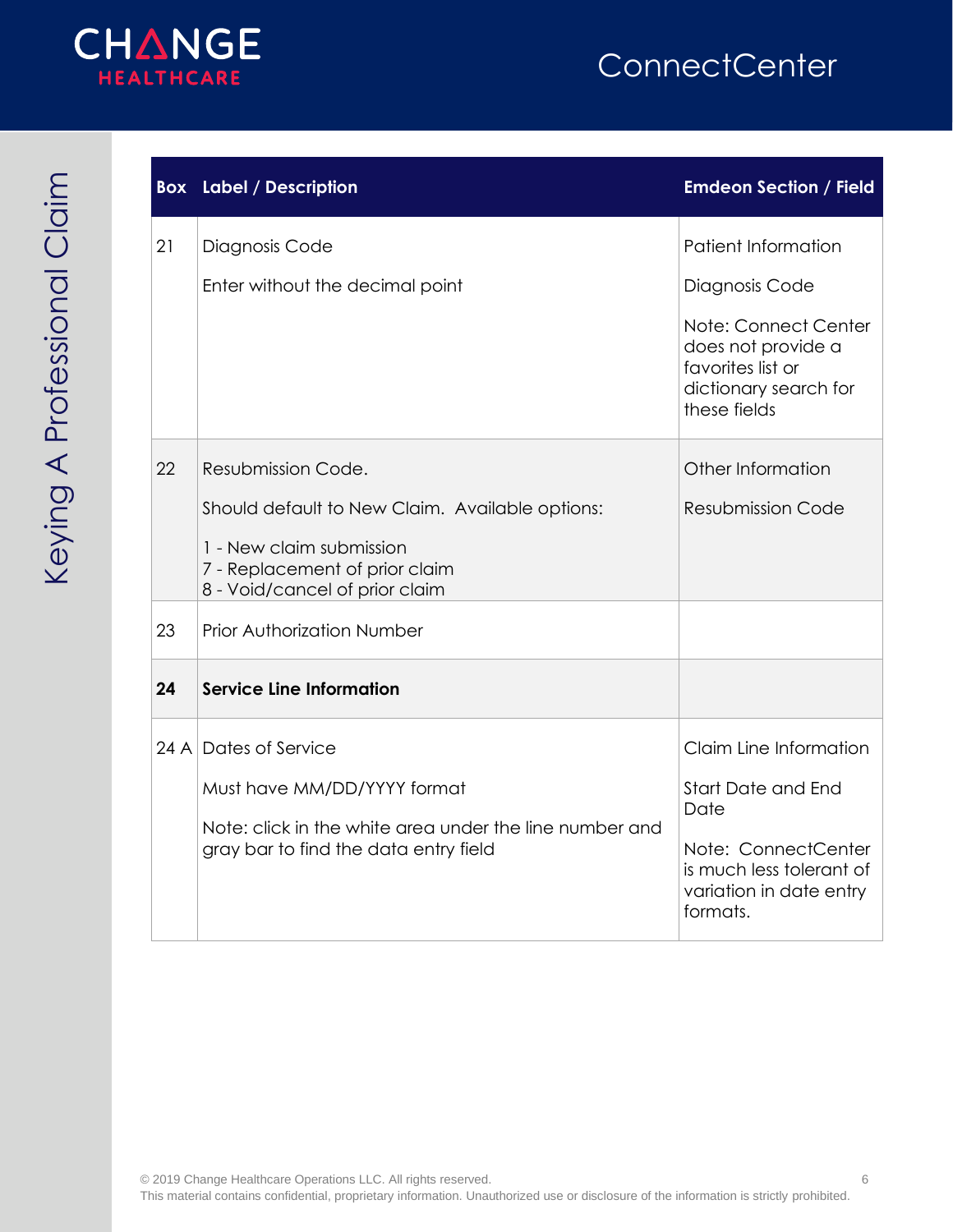

|      | <b>Box</b> Label / Description                                                                                                                                                                                                                                                                                                                                                                                                | <b>Emdeon Section / Field</b>                                                                                                                       |
|------|-------------------------------------------------------------------------------------------------------------------------------------------------------------------------------------------------------------------------------------------------------------------------------------------------------------------------------------------------------------------------------------------------------------------------------|-----------------------------------------------------------------------------------------------------------------------------------------------------|
| 24 B | Place of Service<br>This will be a type ahead field, which means that if you<br>type part of the name of the location (for example<br>"offic") that all place of service descriptions containing<br>that text will be displayed. Click on the description you<br>need to select it. Once selected, the 2-digit code for<br>that place of service will display. You may also type the<br>code into the Place of Service field. | Claim Line Information<br><b>Place Code</b>                                                                                                         |
| 24 D | <b>CPT/HCPCS</b><br>Procedures, Services or Supplies                                                                                                                                                                                                                                                                                                                                                                          | Claim Line Information<br>Proc and Mods<br>Note: Connect Center<br>does not provide a<br>favorites list or<br>dictionary search for<br>these fields |
| 24 E | Diagnosis Pointer<br><b>Alpha</b> indicators                                                                                                                                                                                                                                                                                                                                                                                  | Claim Line Information<br><b>Numeric</b> ICD Pointers                                                                                               |
| 24 F | Charges                                                                                                                                                                                                                                                                                                                                                                                                                       | Claim Line Information<br>Charges                                                                                                                   |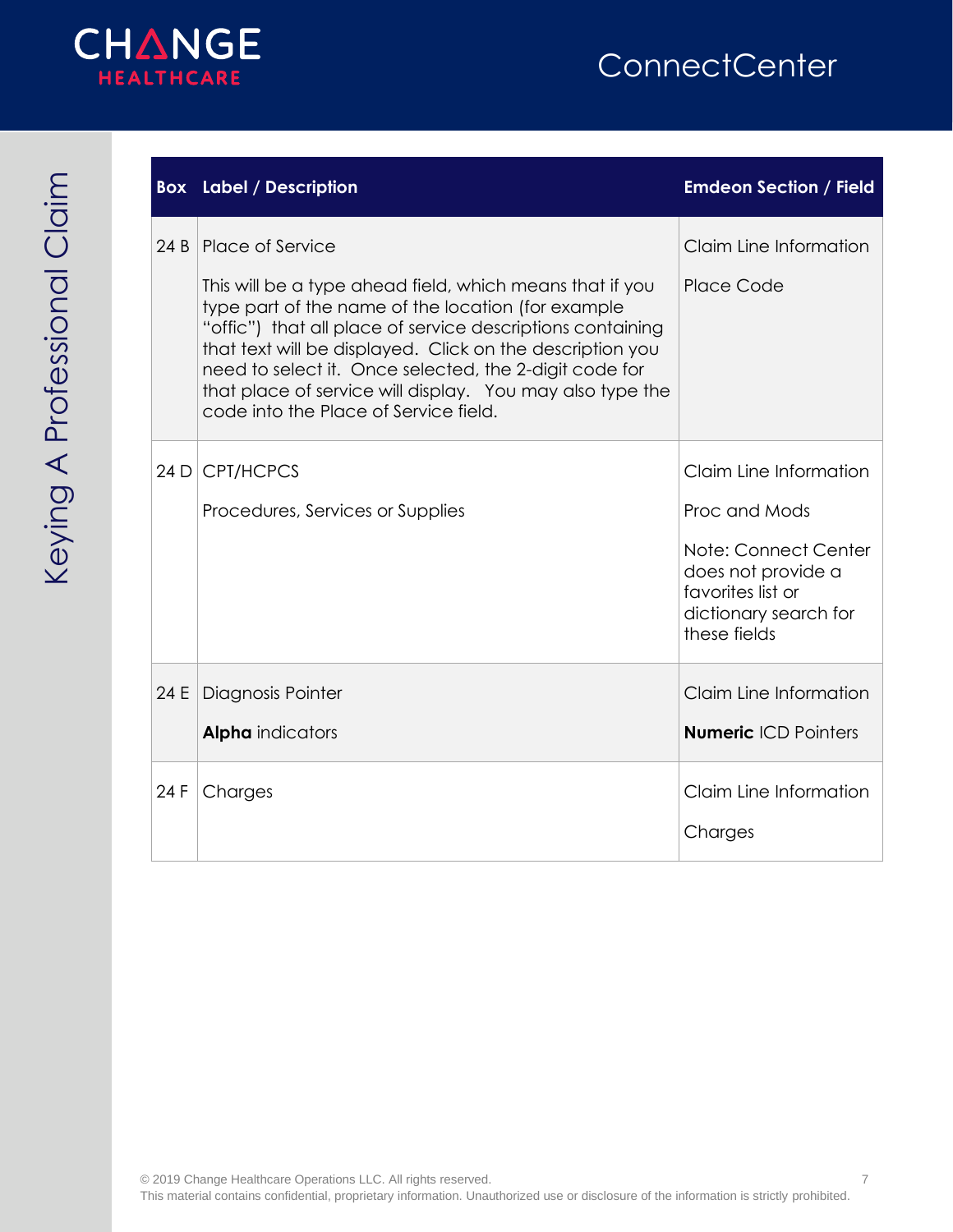

|         | <b>Box</b> Label / Description                                                                                                                                                                                                                                                                                                                                                                                                                                                                                                                                                                                                                                                                                                                                                                                                                      | <b>Emdeon Section / Field</b>                                                                                                                                                                  |
|---------|-----------------------------------------------------------------------------------------------------------------------------------------------------------------------------------------------------------------------------------------------------------------------------------------------------------------------------------------------------------------------------------------------------------------------------------------------------------------------------------------------------------------------------------------------------------------------------------------------------------------------------------------------------------------------------------------------------------------------------------------------------------------------------------------------------------------------------------------------------|------------------------------------------------------------------------------------------------------------------------------------------------------------------------------------------------|
| 24<br>G | Days or Units<br>If your claim requires that the service line is expressed in<br>minutes, the Unit/Basis measurement can be modified<br>by accessing the <b>Service Line Details tab.</b> In the section,<br>Service Line Information, Service Line Supplemental<br>Information, enter MJ in the Unit/Basis Measurement<br>Code field for EACH applicable service line. (See the<br>Service Line section below, for more information)<br>NOTE: Only key numeric data in field 24 G                                                                                                                                                                                                                                                                                                                                                                  | Claim Line Information<br>- Unit Qty                                                                                                                                                           |
| 24J     | Rendering Provider NPI<br>• If the Rendering Provider NPI is applicable to the entire<br>claim add this information on the Claim Detail Tab,<br>rather than each individual service line.<br>. If a Rendering Provider NPI is entered on a service line,<br>the Rendering provider name must be provided on<br>the Service Line Details<br>• Use the + icon to retrieve a rendering provider from<br>Provider Management, as this will allow you to retrieve<br>NPI, atypical provider ID, provider name and<br>taxonomy all at once. (Note, only those provider<br>details you have entered in Provider Management will<br>be available to retrieve.) If Find Provider is used to<br>retrieve rendering provider name and NPI, then the<br>above instruction, that you must add name in the<br>Service Line Details section, is completed for you. | Performing Provider #<br><b>Typically performing</b><br>provider for the entire<br>claim is selected in<br>Step 3 of the New<br>Claim setup page, as<br>part of selecting<br>Service Provider. |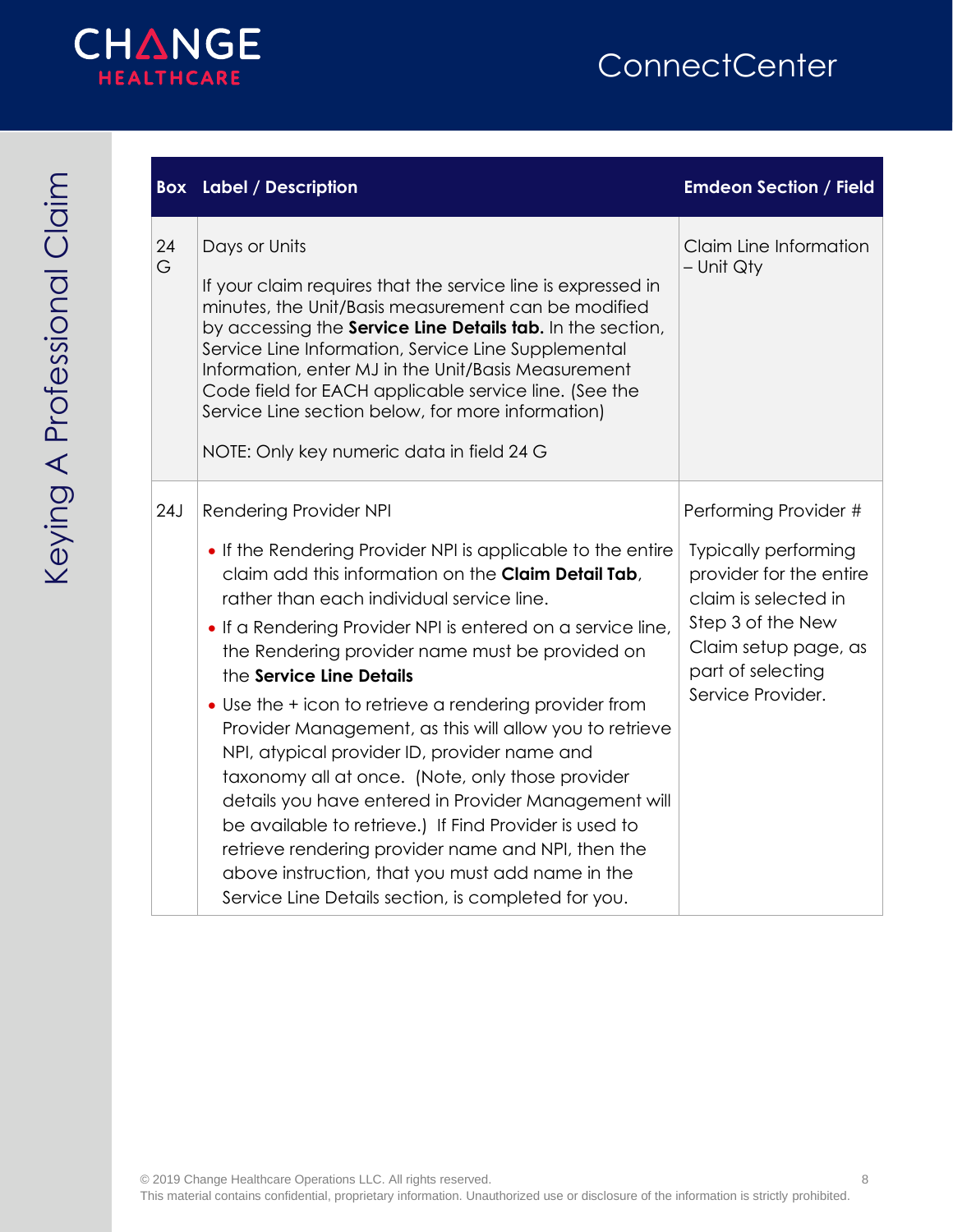

|    | <b>Box</b> Label / Description                                                                                                                                                                                                                                                                                                       | <b>Emdeon Section / Field</b>                                                                                    |
|----|--------------------------------------------------------------------------------------------------------------------------------------------------------------------------------------------------------------------------------------------------------------------------------------------------------------------------------------|------------------------------------------------------------------------------------------------------------------|
| 25 | Federal Tax ID Number<br>• No dashes<br>• If you create a Provider Management record for your<br>Billing Provider and include Tax ID in that record, Box<br>25 Tax ID will be automatically completed when you<br>use Find Provider in Box 33, the Billing Provider box.<br>When this happens, Tax ID type will also default to EIN. | Selected in Step 2 of<br>the New Claim setup<br>page, as part of<br>choosing the Pay To<br>provider and address. |
| 26 | <b>Patient Account Number</b><br>Optional                                                                                                                                                                                                                                                                                            | Patient Information<br>Patient Account #                                                                         |
| 27 | Accepts Assignment?<br>Defaults to Assigned. Other options:<br>A - Assigned<br><b>B-Not Assigned</b><br>C - Clinical Labs                                                                                                                                                                                                            | Provider Information<br>Accepts Assignment?                                                                      |
| 28 | 28. Total Charge<br>Click the<br><b>Total Charges</b><br>$\overline{\mathbf{G}}$<br>\$100.00<br>refresh button. The system will<br>calculate the<br>total charges based on the amounts entered in 24F for<br>all service lines.                                                                                                      | Claim Line Information<br>Total                                                                                  |
| 31 | Signature of Physician or Supplier<br>Will default to include "Y" in the Signed field                                                                                                                                                                                                                                                |                                                                                                                  |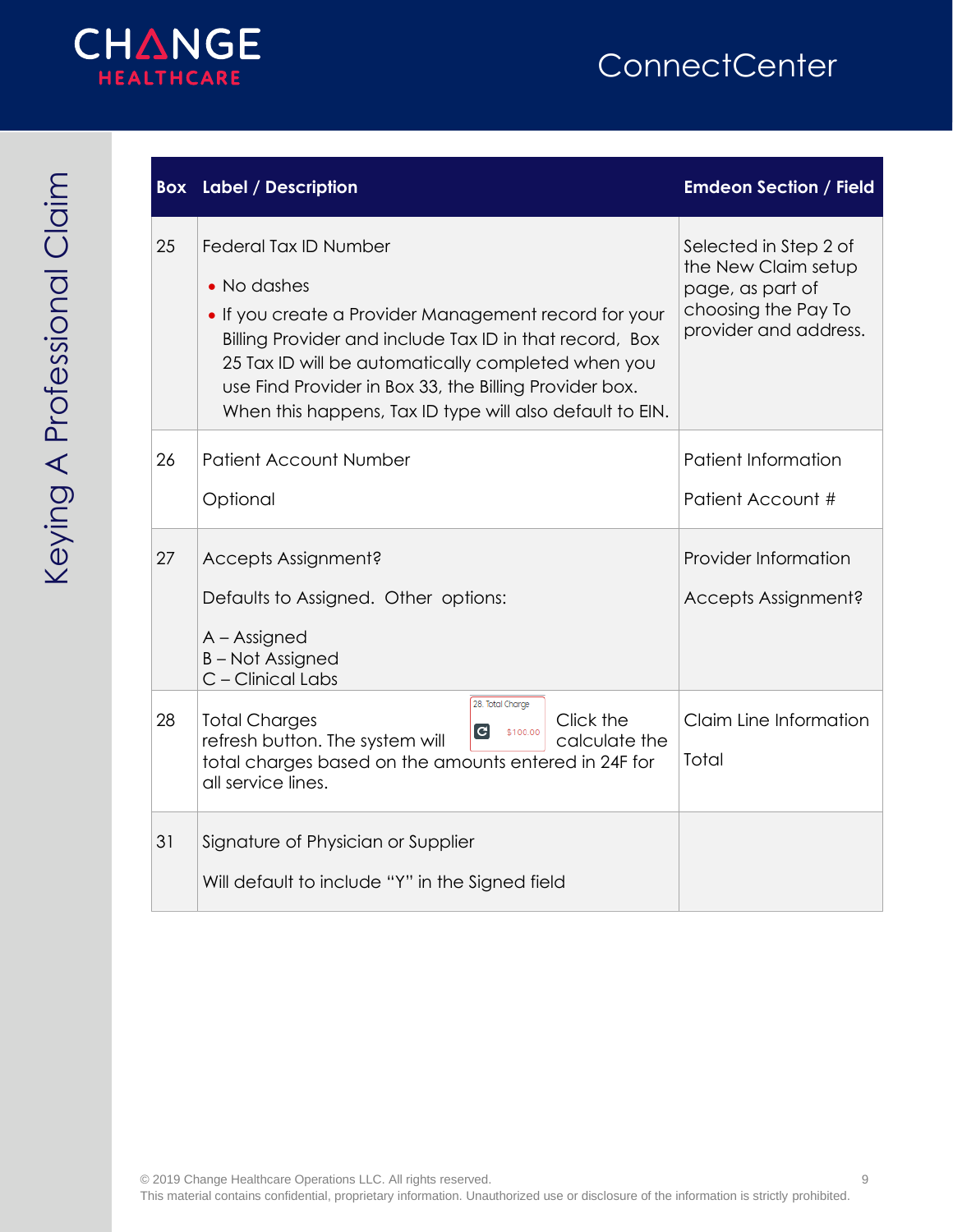

|                 | <b>Box</b> Label / Description                                                       | <b>Emdeon Section / Field</b>                                                                                |
|-----------------|--------------------------------------------------------------------------------------|--------------------------------------------------------------------------------------------------------------|
| 32              | Service Facility Location Information<br>Address, City, State, Zip Code with no dash | Other Facility<br>Information<br>Name, Number, Street<br>Address 1, Street<br>Address 2, City, State,<br>Zip |
| 32 <sub>a</sub> | Service Facility Location Information<br>NPI of the facility                         | Other Facility<br>Information $-$<br>Facility/Lab NPI                                                        |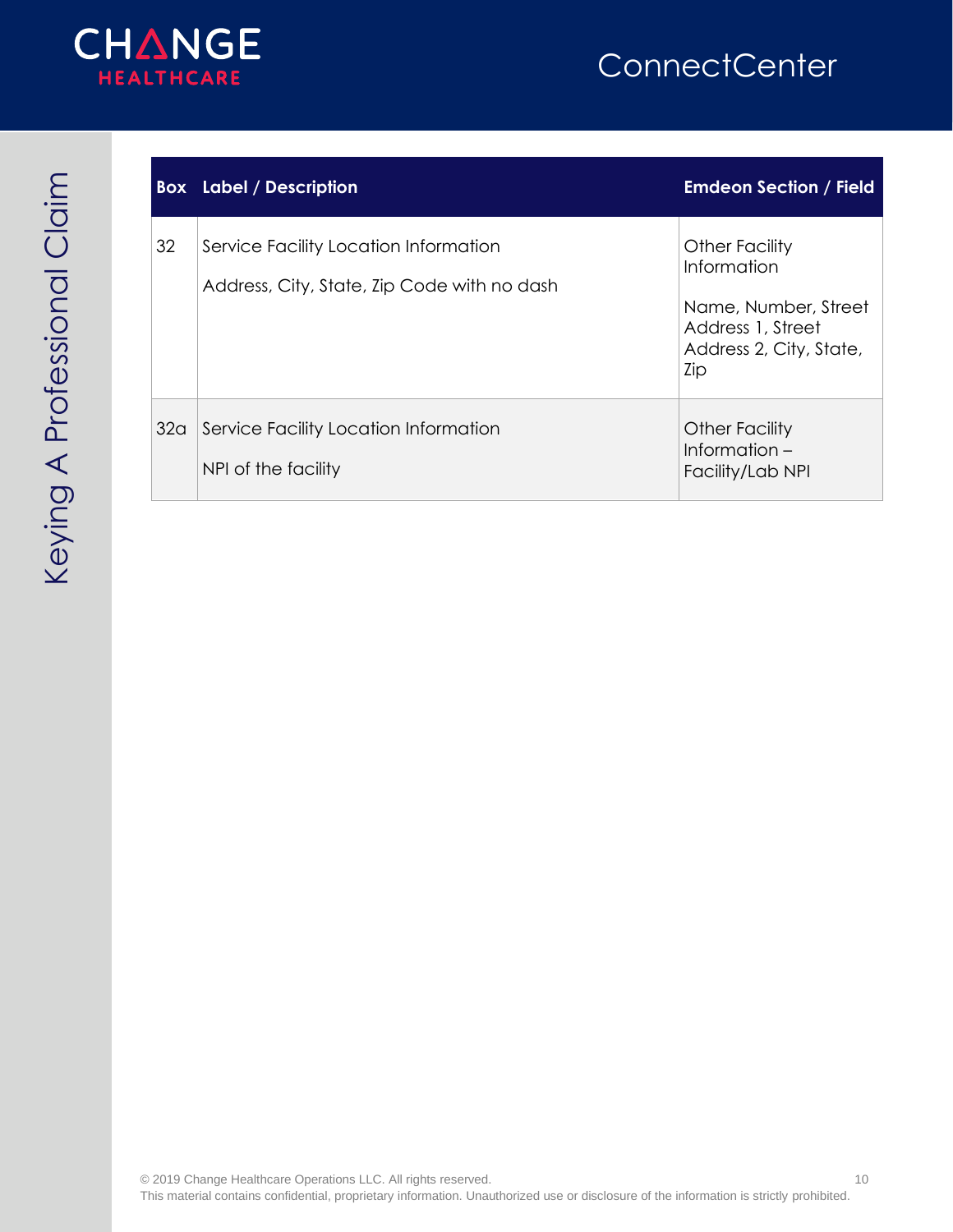

#### 33 Billing Provider Info

Name, NPI, Address, City, State, Zip Code, & Telephone number.

- Use the green + button to select information from your provider list. Please note that if you use this button to select a provider from your stored provider management list *and* if you've completed details such as provider name, contact, address, phone, NPI, API, Tax ID and taxonomy in Provider Management, than all of these claim fields will be completed after provider selection and therefore the remaining tips listed for Box 33 (below) will not require your attention.
- Do not use dashes for the phone number or for an extended zip code.
- An extension should be represented by a 'x' and then a numeric. There should be no spaces between the base telephone number and the extension.
- If a phone number is provided on the 1500 Main form for the billing provider than a contact name must be provided on the **Claim Details** under the Billing Provider
- The Other ID field is most often used for Taxonomy code. When used for Taxonomy, the 33B qualifier code field must contain PXC
- If the billing provider does not have an NPI (which makes the provider an *atypical provider*) the billing Provider's atypical provider identifier (API) must be included on the claim. If entered in the box 33 Other ID field, then the box 33B qualifier codes must be G2.
- If you need to include both a taxonomy code and an API, place the taxonomy in box 33 and enter the API in the Billing Provider Other ID field, on the Claim Details tab

Selected in Step 2 of the New Claim setup page, as part of choosing the Pay To provider and address.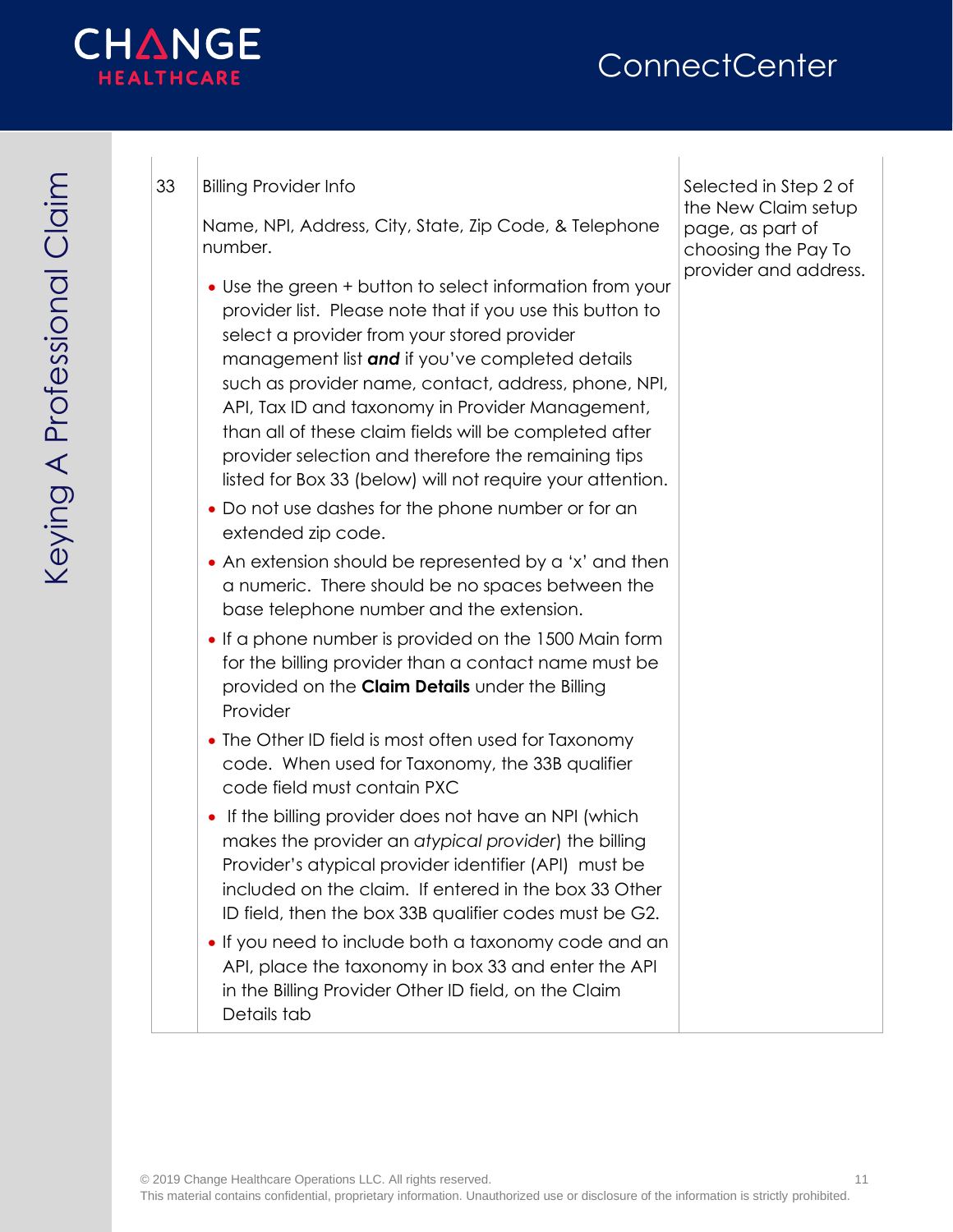

#### <span id="page-11-0"></span>**Claim Details Tab**

Although the 1500 claim form contains the most critical fields needed on a claim, some fields will be found on the Claim Details tab or the Service Lines Details tab instead.

| <b>CLAIM DETAILS</b><br><b>SERVICE LINE DETAILS</b><br><b>1500 FORM</b> |      |
|-------------------------------------------------------------------------|------|
| ≫ Expand All<br>» Collapse All                                          |      |
| $\blacktriangleright$ Payer                                             |      |
| <b>Payer Information</b>                                                | ID's |
| fits Assianed.<br>Insurance Type Claim Filing Ind<br><b>DType</b>       |      |

Note, each field on the 1500 form is also duplicated on either the Claim Detail or Service Line Details. For each field that is duplicated on more than one tab, updating the field on one form will also update that field on other tabs. For example, if the Patient Last Name is updated on the Claim Detail tab under the Patient Information section, the Patient Last Name field on the 1500 tab will be automatically updated.

A few of the more important fields that can only be found on the Claim Details tab are described below.

| <b>Section</b>              | <b>Label / Description</b>                                                                                                                                                                                                           | <b>Emdeon Section / Field</b>                                                                                 |
|-----------------------------|--------------------------------------------------------------------------------------------------------------------------------------------------------------------------------------------------------------------------------------|---------------------------------------------------------------------------------------------------------------|
| Payer, Payer<br>Information | <b>Group Name</b>                                                                                                                                                                                                                    | Payer<br>Group Name                                                                                           |
| Billing<br>Provider, ID's   | Taxonomy<br>While the Claim Details screen<br>provides a dedicated place to enter<br>the Billing Provider Taxonomy, it is<br>also permissible to enter Taxonomy<br>as the Other ID in Box 33, along with<br>a qualifier code of PXC. | Selected in Step 2 of the New<br>Claim setup page, as part of<br>choosing the Pay To provider and<br>address. |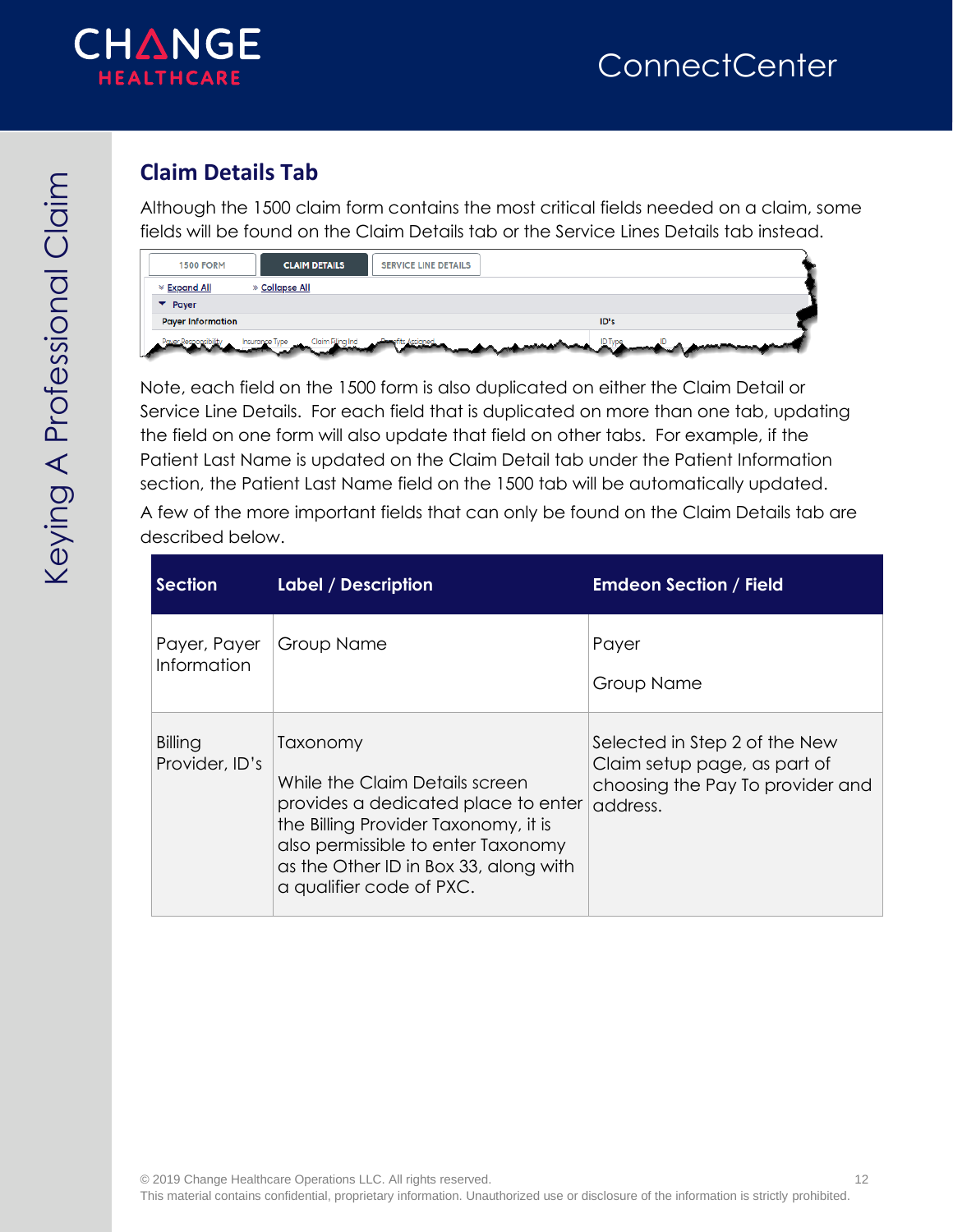

| <b>Section</b>                             | <b>Label / Description</b>                                                                                                                                                                                                                                                                                                                                                                                                                                                                                                                                                                                                                                                                                                                                                                                                                                                                             | <b>Emdeon Section / Field</b>                                                                                 |
|--------------------------------------------|--------------------------------------------------------------------------------------------------------------------------------------------------------------------------------------------------------------------------------------------------------------------------------------------------------------------------------------------------------------------------------------------------------------------------------------------------------------------------------------------------------------------------------------------------------------------------------------------------------------------------------------------------------------------------------------------------------------------------------------------------------------------------------------------------------------------------------------------------------------------------------------------------------|---------------------------------------------------------------------------------------------------------------|
| Billing<br>Provider,<br>Commercial<br>ID's | If you are an atypical provider who<br>does not have an NPI, then your<br>atypical ID must be entered as a<br>Commercial ID with an ID Type of<br>G2. An atypical ID (or API) is a<br>payer issued identifier. In the case<br>of a Medicaid plan, it may be the<br>state issued provider ID.<br>The API can be retrieved from<br>saved provider information using<br>Find Provider if you have previously<br>saved the API as part of the<br>provider's record.<br>Note that if you enter or retrieve<br>both an API and a taxonomy for a<br>billing provider, you will be able to<br>see both on the Claim Detail<br>screen, but on the 1500 form only<br>the taxonomy will display (in Box<br>33B.)<br>If you are not an atypical provider,<br>the commercial IDs field can also<br>be used as follows:<br>• Use FY as the ID type for the Claim<br>Office Number<br>• Use G2 as the ID type for the | Selected in Step 2 of the New<br>Claim setup page, as part of<br>choosing the Pay To provider and<br>address. |
|                                            | <b>Commercial Number</b>                                                                                                                                                                                                                                                                                                                                                                                                                                                                                                                                                                                                                                                                                                                                                                                                                                                                               |                                                                                                               |
|                                            | • Use LU as the ID type for the<br>Location Number                                                                                                                                                                                                                                                                                                                                                                                                                                                                                                                                                                                                                                                                                                                                                                                                                                                     |                                                                                                               |
| Billing<br>Provider, ID's                  | State License Number                                                                                                                                                                                                                                                                                                                                                                                                                                                                                                                                                                                                                                                                                                                                                                                                                                                                                   | Selected in Step 2 of the New<br>Claim setup page, as part of<br>choosing the Pay To provider and<br>address. |

This material contains confidential, proprietary information. Unauthorized use or disclosure of the information is strictly prohibited.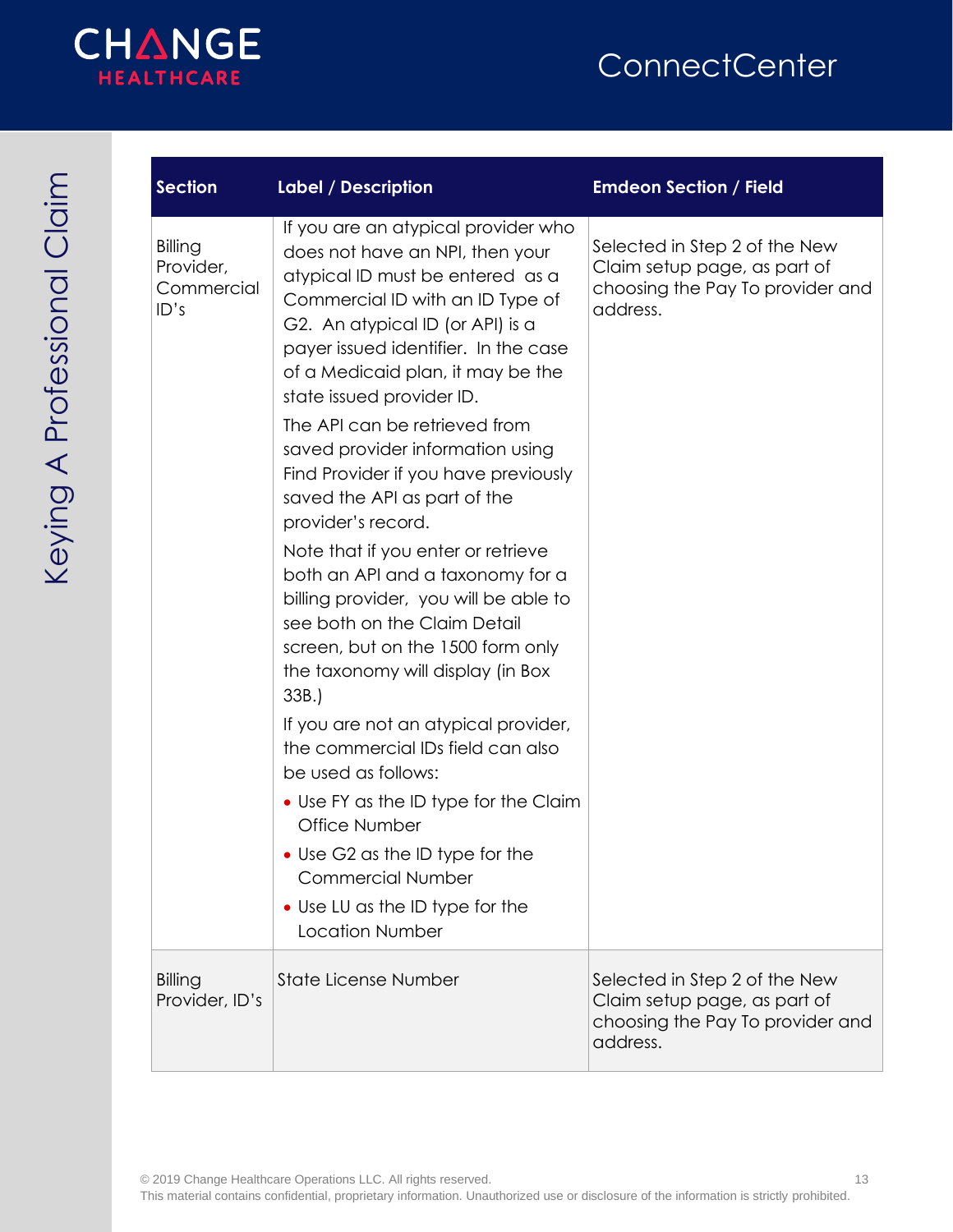

| <b>Section</b>                                                       | <b>Label / Description</b>                                                                                                                                                                                                                                                                                                                                                                                                                                                                                                                                                                                                                                                                                                                                                                                                                                    | <b>Emdeon Section / Field</b>                                                                                                                                                     |
|----------------------------------------------------------------------|---------------------------------------------------------------------------------------------------------------------------------------------------------------------------------------------------------------------------------------------------------------------------------------------------------------------------------------------------------------------------------------------------------------------------------------------------------------------------------------------------------------------------------------------------------------------------------------------------------------------------------------------------------------------------------------------------------------------------------------------------------------------------------------------------------------------------------------------------------------|-----------------------------------------------------------------------------------------------------------------------------------------------------------------------------------|
| Billing<br>Provider, ID's                                            | <b>UPIN Number</b>                                                                                                                                                                                                                                                                                                                                                                                                                                                                                                                                                                                                                                                                                                                                                                                                                                            | Selected in Step 2 of the New<br>Claim setup page, as part of<br>choosing the Pay To provider and<br>address.                                                                     |
| Rendering<br>Provider,<br>Name<br><b>NPI</b><br>Taxonomy<br>Other ID | • If the Rendering Provider NPI is<br>applicable to the entire claim<br>(which is common) add this<br>information on the Claim Detail<br>Tab and omit it from individual<br>service line.<br>• The Rendering Provider must be<br>identified on the claim in either<br>the Claim Detail section or the<br>Line Item section. Wherever it is<br>provided, Rendering Provider<br>details must include provider<br>name and either NPI or atypical<br>provider ID. In some cases,<br>taxonomy is also required.<br>• Use the Find Provider button to<br>retrieve a rendering provider from<br>Provider Management, as this will<br>allow you to retrieve NPI, atypical<br>provider ID, provider name and<br>taxonomy all at once. (Note, only<br>those provider details you have<br>previously saved in Provider<br>Management will be available to<br>retrieve.) | Performing Provider #<br>Typically performing provider for<br>the entire claim is selected in Step<br>3 of the New Claim setup page,<br>as part of selecting Service<br>Provider. |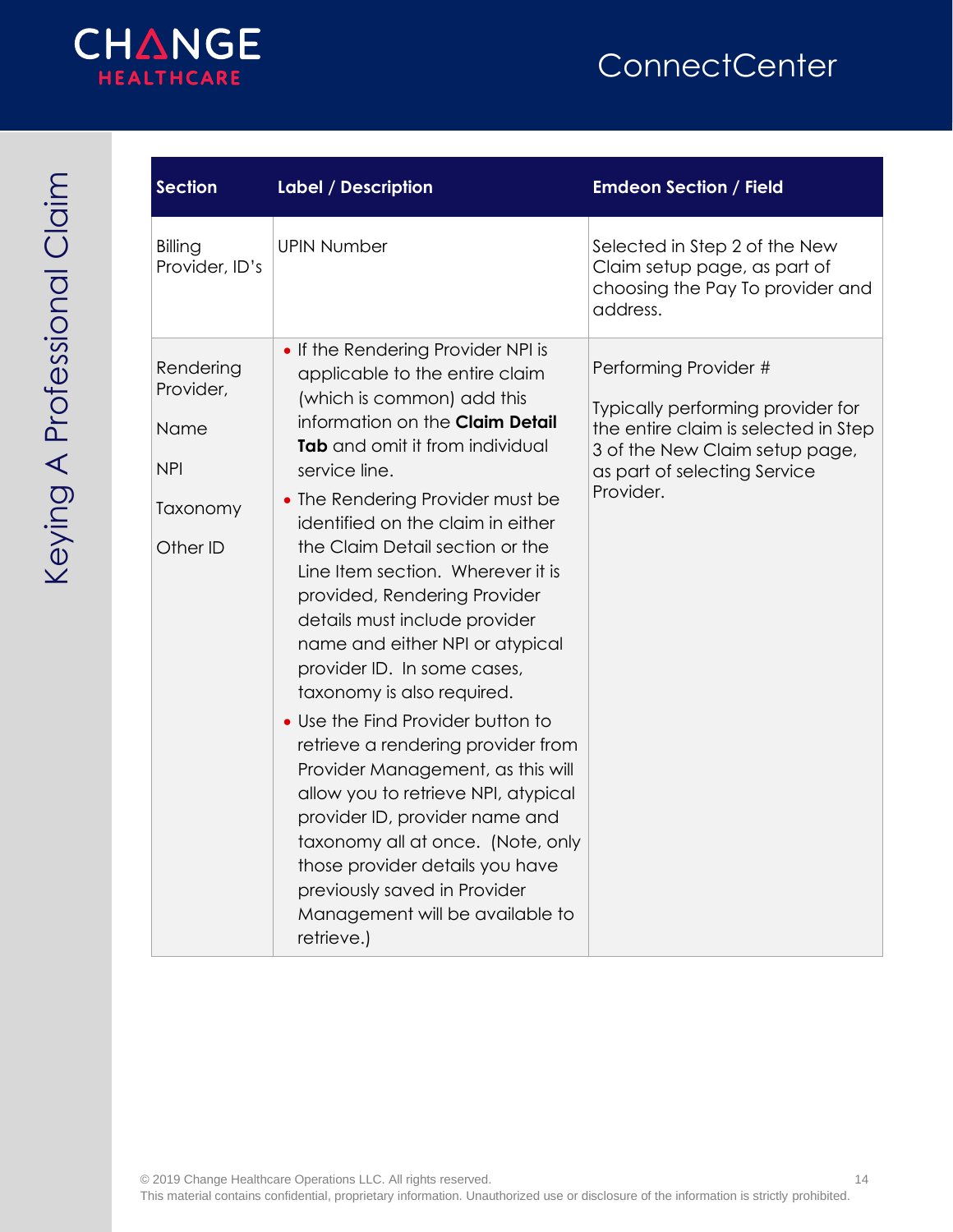

| <b>Section</b>                                                      | Label / Description                                                                                                                                            | <b>Emdeon Section / Field</b>                                                                                                                                                                                                 |
|---------------------------------------------------------------------|----------------------------------------------------------------------------------------------------------------------------------------------------------------|-------------------------------------------------------------------------------------------------------------------------------------------------------------------------------------------------------------------------------|
| Other<br>Providers,<br>Referring<br>Provider<br>Information<br>IDs. | <b>NPI</b>                                                                                                                                                     | Other Information<br>Referring Provider NPI                                                                                                                                                                                   |
| Other<br>Providers,<br>Referring<br>Provider<br>Information<br>IDs. | • Use OB as the ID type for the State<br>License Number<br>• Use G2 as the ID type for the<br><b>Commercial Number</b><br>• Use 1G as the ID type for the UPIN | Other Information<br>• Referring Provider # is used to<br>collect IDs that are not an NPI<br>• Referring Provider Tax ID Type is<br>used to select whether the<br>Referring Provider # is a Tax ID,<br>License Number or UPIN |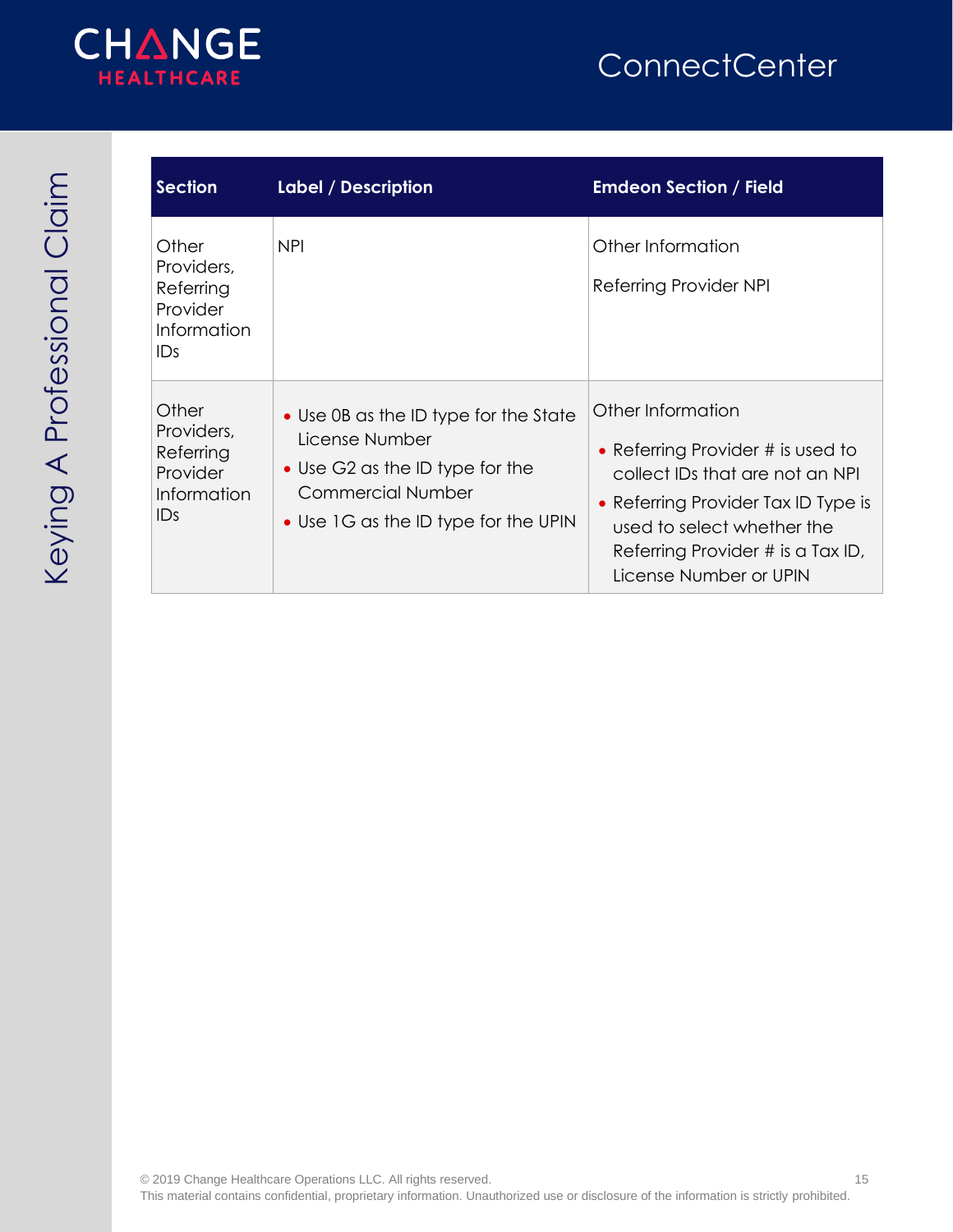

#### <span id="page-15-0"></span>**Special Cases – Secondary Claims**

| <b>Section</b>                                                                   | <b>Label / Description</b>         | <b>Emdeon Section / Field</b>                                                                                        |
|----------------------------------------------------------------------------------|------------------------------------|----------------------------------------------------------------------------------------------------------------------|
| <b>Claim Details</b><br>Other Insurance/COB<br>Payment/Adjudication              | Adjudication Payment<br>Date       | <b>Supplemental Claims</b><br>Secondary Claim<br>Claim Summary<br><b>Adjudication Date</b>                           |
| <b>Claim Details</b><br>Other Insurance/COB<br>Payment/Adjudication              | <b>Amount Paid</b>                 | <b>Supplemental Claims</b><br>Secondary Claim<br><b>Claim Summary</b><br>Payer Amount Paid                           |
| <b>Claim Details</b><br>Other Insurance/COB<br>Payer                             | Payer Primary ID                   | <b>Supplemental Claims</b><br>Secondary Claim<br>Payer<br>Prior Payer Information<br>Payer ID                        |
| <b>Claim Details</b><br>Other Insurance/COB<br>Insured/Subscriber<br>Information | Patient Relationship to<br>Insured | <b>Supplemental Claims</b><br>Secondary Claim<br>Payer<br>Prior Payer Information<br>Patient Relationship to Insured |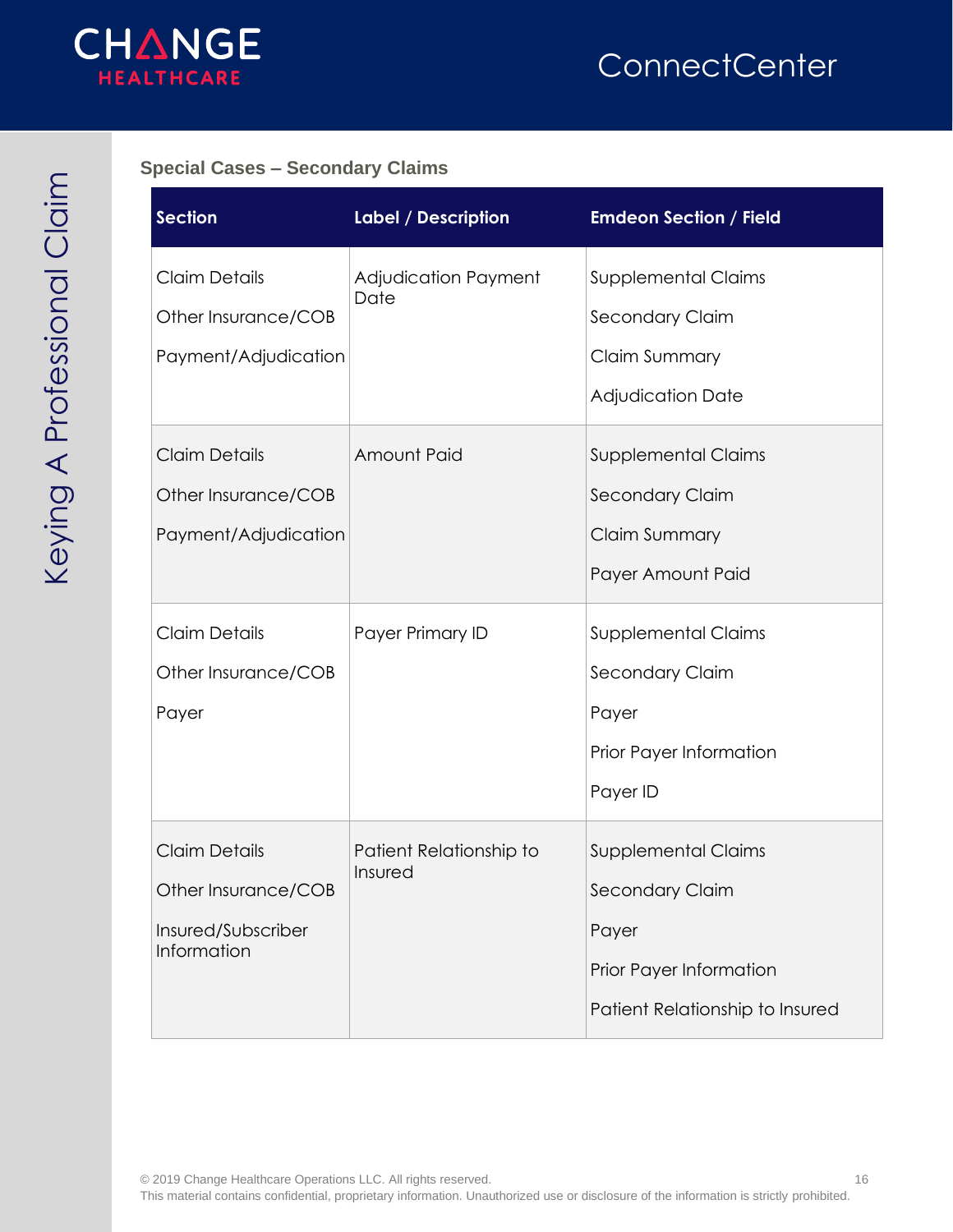

| <b>Section</b>                                                                                                                                                       | <b>Label / Description</b>                                                                                                                                                                             | <b>Emdeon Section / Field</b>                                                                                                                                                                                                                                                          |  |  |  |
|----------------------------------------------------------------------------------------------------------------------------------------------------------------------|--------------------------------------------------------------------------------------------------------------------------------------------------------------------------------------------------------|----------------------------------------------------------------------------------------------------------------------------------------------------------------------------------------------------------------------------------------------------------------------------------------|--|--|--|
| <b>Claim Details</b><br>Other Insurance/COB<br>Insured/Subscriber<br>Information<br><b>Claim Details</b><br>Other Insurance/COB<br>Insured/Subscriber<br>Information | Last/Organization Name<br><b>First Name</b><br>Middle Name<br>Suffix<br>Insured's ID#                                                                                                                  | <b>Supplemental Claims</b><br>Secondary Claim<br>Payer<br>Prior Payer Information<br><b>Insured Name</b><br><b>Supplemental Claims</b><br>Secondary Claim<br>Payer<br>Prior Payer Information                                                                                          |  |  |  |
| <b>Claim Details</b><br>Other Insurance/COB                                                                                                                          | Reimbursement Rate<br><b>HCPCS Payable Amount</b><br>Payment/Adjudication End Stage Renal Disease<br>Payment Amount<br>Non-Payment Professional<br><b>Component Billed</b><br><b>Patient Liability</b> | Insured ID<br><b>Supplemental Claims</b><br>Secondary Claim<br><b>Claim Level Entries</b><br>Optional Payment Information<br>• Medicare Outpatient<br>Adjudication Reimbursement<br>Rate<br>• HCPCS Payable Amount<br>• ESRD Amount<br>• Component Billed Amount<br>• Liability Amount |  |  |  |

© 2019 Change Healthcare Operations LLC. All rights reserved. 17 This material contains confidential, proprietary information. Unauthorized use or disclosure of the information is strictly prohibited.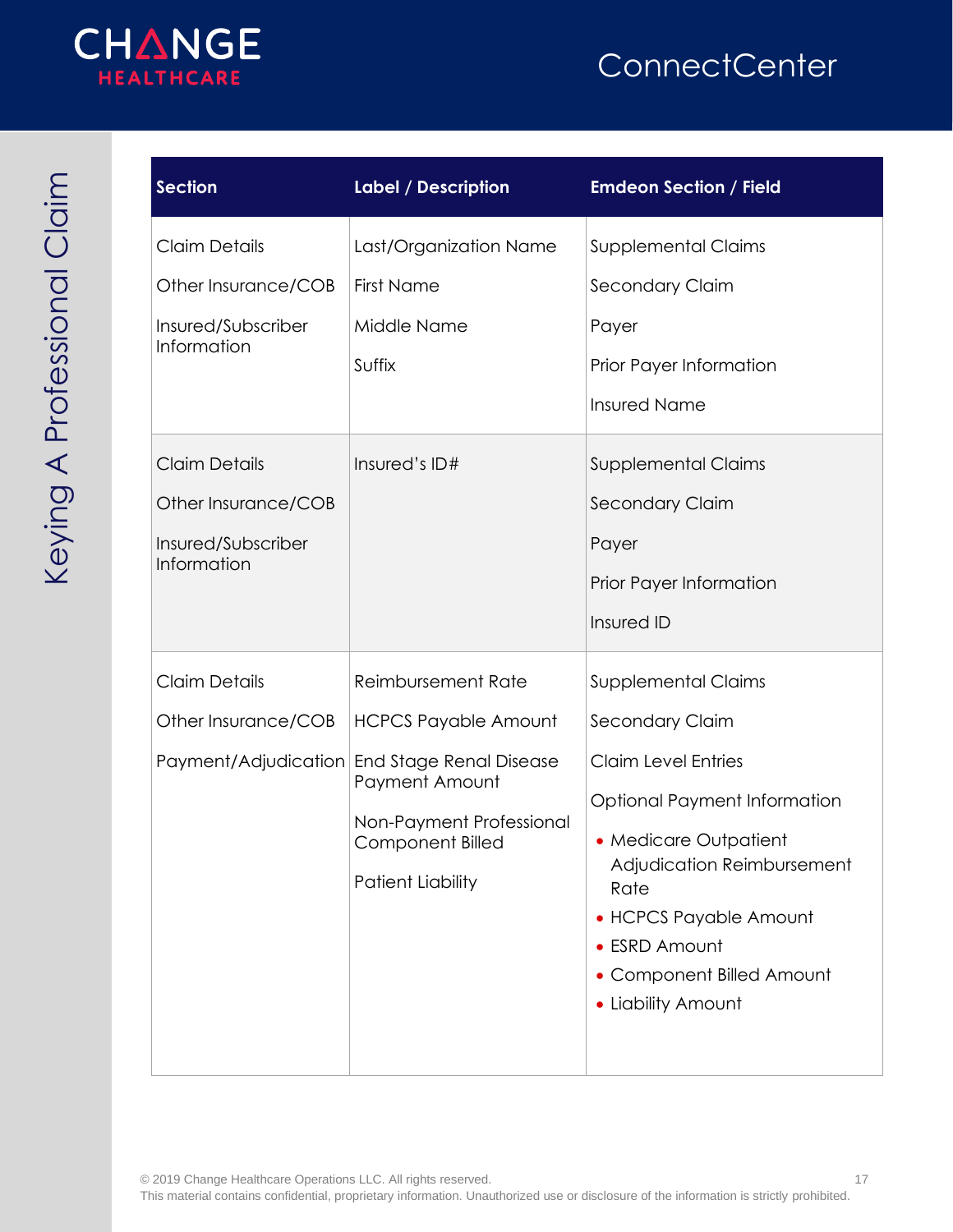

| <b>Section</b>       | <b>Label / Description</b>    | <b>Emdeon Section / Field</b>                      |
|----------------------|-------------------------------|----------------------------------------------------|
| <b>Claim Details</b> | Claim Payment Remark<br>Codes | <b>Supplemental Claims</b>                         |
| Other Insurance/COB  |                               | Secondary Claim                                    |
| Payment/Adjudication |                               | <b>Claim Level Entries</b>                         |
|                      |                               | Medicare Outpatient<br><b>Adjudication Remarks</b> |
| Claim Details        | <b>Claim Adjustments</b>      | <b>Supplemental Claims</b>                         |
| Other Insurance/COB  |                               | Secondary Claim                                    |
| Payment/Adjudication |                               | <b>Claim Level Entries</b>                         |
|                      |                               | Claim Adjustments                                  |
|                      |                               | <b>Reason Codes</b>                                |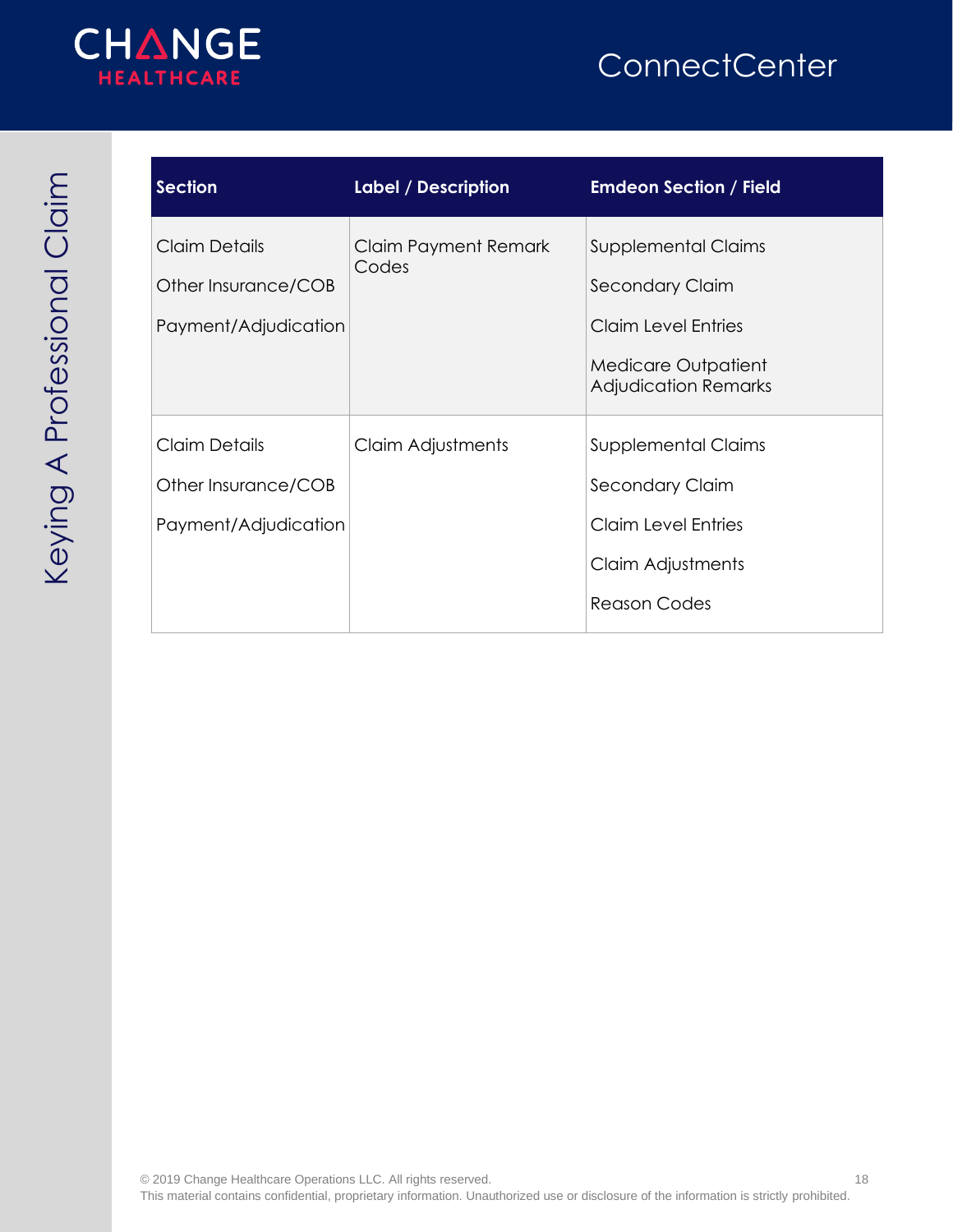

#### <span id="page-18-0"></span>**Special Cases – Ambulance Information**

This information can be entered at both the claim level and the service line level.

| <b>Section</b>                                                                                                           | <b>Label / Description</b>                                                                                                                                                                         | <b>Emdeon Section / Field</b>                                                                                                                                                                                                                                                                                                                               |
|--------------------------------------------------------------------------------------------------------------------------|----------------------------------------------------------------------------------------------------------------------------------------------------------------------------------------------------|-------------------------------------------------------------------------------------------------------------------------------------------------------------------------------------------------------------------------------------------------------------------------------------------------------------------------------------------------------------|
| Property &<br>Casualty,<br>Ambulance, Pick<br>Up Location<br>Property &<br>Casualty,<br>Ambulance, Drop-<br>off Location | • Address 1<br>• Address 2<br>$\bullet$ City<br>$\bullet$ State<br>• Zip Code<br>• Country Code<br>• Address 1<br>• Address 2<br>$\bullet$ City<br>$\bullet$ State<br>• Zip Code<br>• Country Code | <b>Supplemental Claims</b><br>Ambulance Data<br>Ambulance Pick Up Address<br>• Street Address 1<br>• Street Address 2<br>$\bullet$ City<br>$\bullet$ State<br>$\bullet$ Zip<br><b>Supplemental Claims</b><br>Ambulance Data<br>Ambulance Drop Off Address<br>• Street Address 1<br>• Street Address 2<br>$\bullet$ City<br>$\bullet$ State<br>$\bullet$ Zip |
| Property &<br>Casualty,<br>Ambulance, Other<br>Information                                                               | Patient Weight                                                                                                                                                                                     | <b>Supplemental Claims</b><br>Ambulance Data<br>Patient Weight                                                                                                                                                                                                                                                                                              |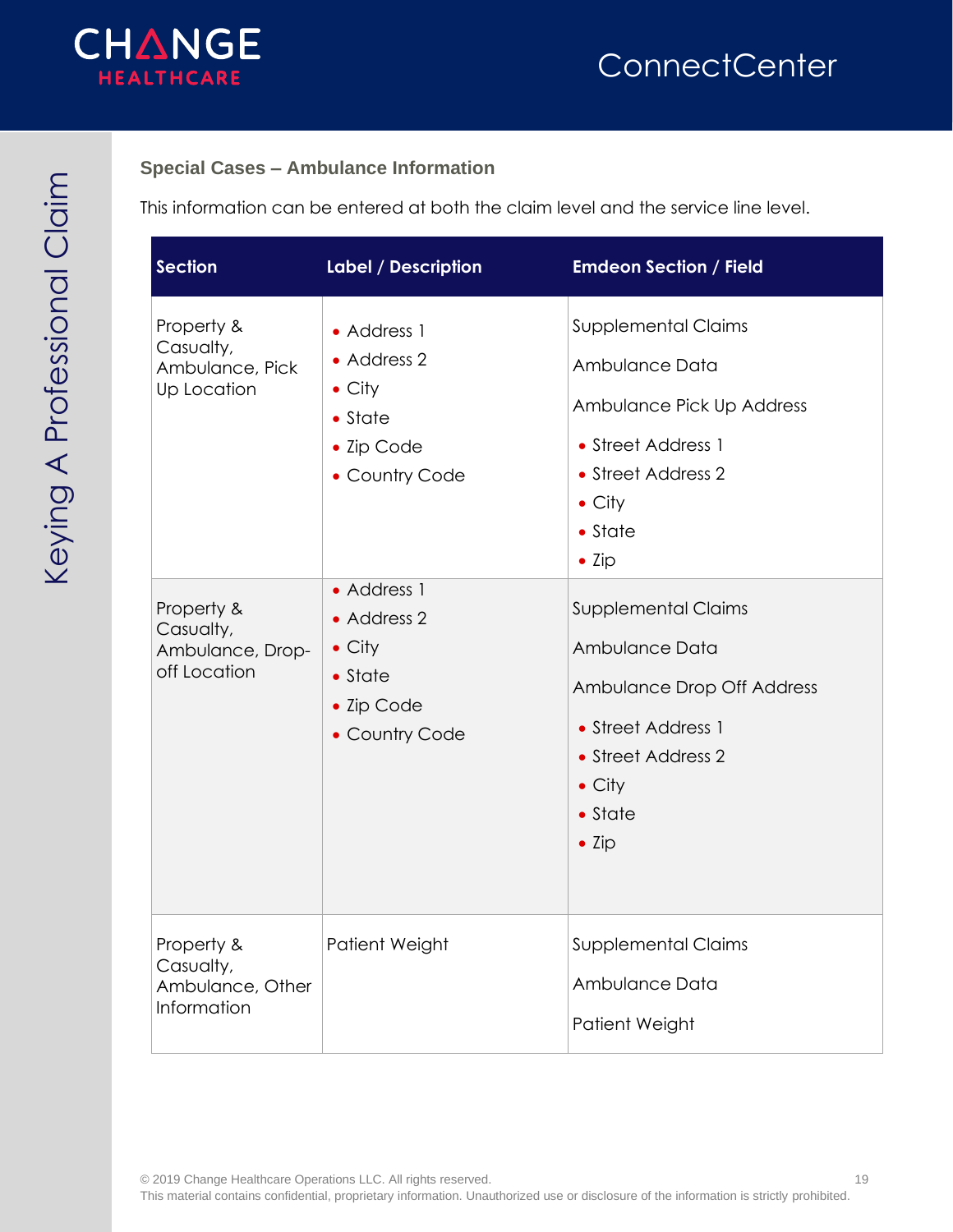

| <b>Section</b>                                             | <b>Label / Description</b>                                                                                                                                                                                                                                                                                                                                                                                  | <b>Emdeon Section / Field</b>                                         |
|------------------------------------------------------------|-------------------------------------------------------------------------------------------------------------------------------------------------------------------------------------------------------------------------------------------------------------------------------------------------------------------------------------------------------------------------------------------------------------|-----------------------------------------------------------------------|
| Property &<br>Casualty,<br>Ambulance, Other<br>Information | <b>Transport Distance</b>                                                                                                                                                                                                                                                                                                                                                                                   | <b>Supplemental Claims</b><br>Ambulance Data<br>Miles                 |
| Property &<br>Casualty,<br>Ambulance, Other<br>Information | Transport Reason Code -<br>Enter one of the following<br>codes<br>• A – Patient transported<br>to nearest facility<br>$\bullet$ B – Patient transported to<br>preferred physician<br>$\bullet$ C – Patient transported<br>for nearness of family<br>members<br>• D – Patient transported<br>for specialist or for<br>specialized equipment<br>$\bullet$ E – Patient transported to<br><b>Rehab Facility</b> | <b>Supplemental Claims</b><br>Ambulance Data<br>Transport To/From     |
| Property &<br>Casualty,<br>Ambulance, Other<br>Information | Round Trip Purpose                                                                                                                                                                                                                                                                                                                                                                                          | <b>Supplemental Claims</b><br>Ambulance Data<br>Purpose of Round Trip |
| Property &<br>Casualty,<br>Ambulance, Other<br>Information | <b>Stretcher Purpose</b>                                                                                                                                                                                                                                                                                                                                                                                    | <b>Supplemental Claims</b><br>Ambulance Data<br>Purpose of Stretcher  |

© 2019 Change Healthcare Operations LLC. All rights reserved. 20 This material contains confidential, proprietary information. Unauthorized use or disclosure of the information is strictly prohibited.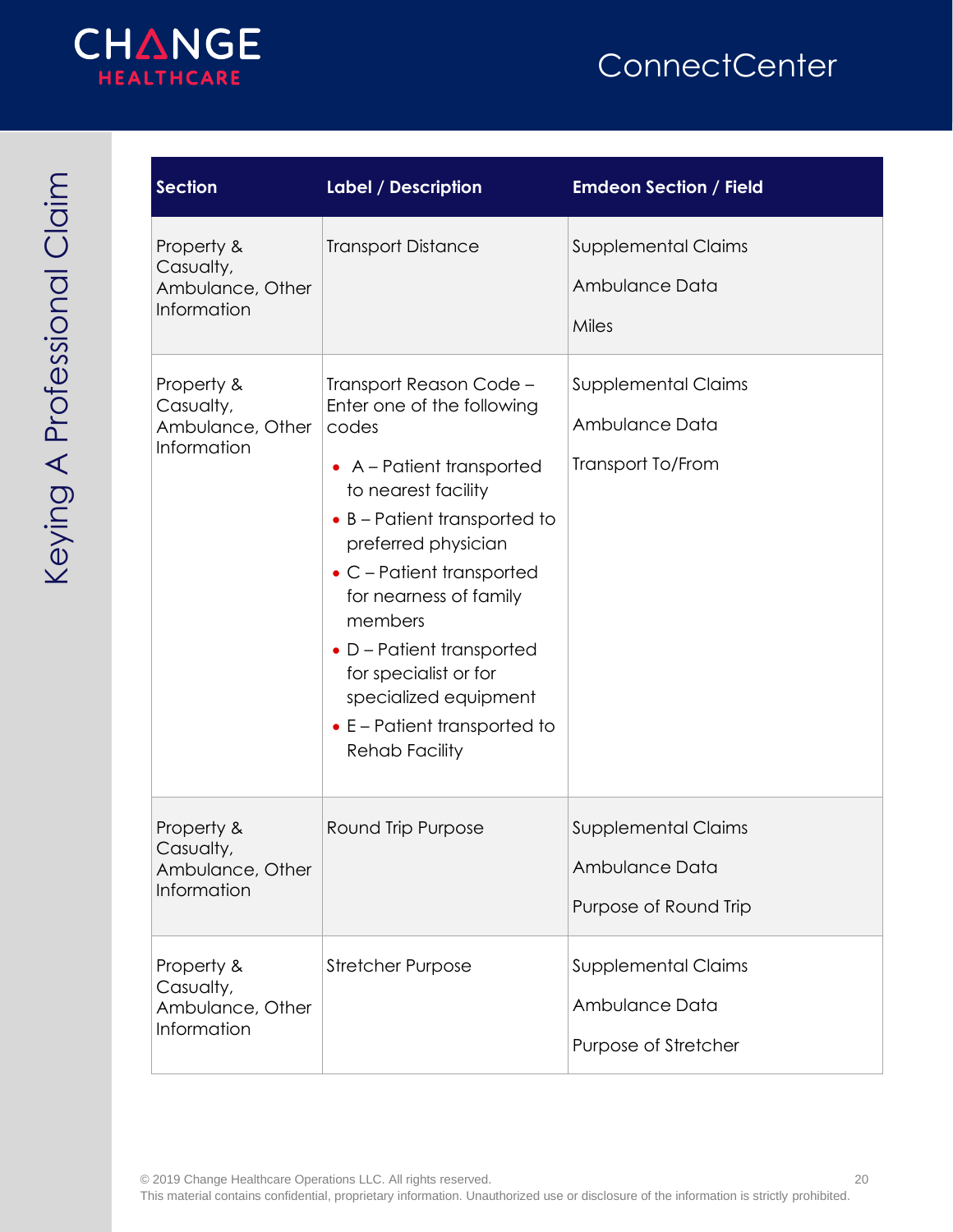

| <b>Section</b>                                             | <b>Label / Description</b>                                                                                                                                                                                                                                                                                                                                                                                                                                                                                                                                                                                         | <b>Emdeon Section / Field</b>                                                                                                                                           |
|------------------------------------------------------------|--------------------------------------------------------------------------------------------------------------------------------------------------------------------------------------------------------------------------------------------------------------------------------------------------------------------------------------------------------------------------------------------------------------------------------------------------------------------------------------------------------------------------------------------------------------------------------------------------------------------|-------------------------------------------------------------------------------------------------------------------------------------------------------------------------|
| Property &<br>Casualty,<br>Ambulance, Other<br>Information | If you need to set a<br>condition codes, select Yes<br>and use one of the following<br>codes<br>• 01 - Patient was admitted<br>to hospital<br>• 04 – Patient was moved<br>by stretcher<br>$\bullet$ 05 - Patient was<br>unconscious or in shock<br>$\bullet$ 06 - Patient was<br>transported in an<br>emergency situation<br>• 07 – Patient had to be<br>physically restrained<br>• 08 - Patient had visible<br>hemorrhaging<br>• 09 - Ambulance service<br>was medically necessary<br>• 12 – Patient is confided to<br>a bed or chair<br>NOTE: The Yes/No indicator<br>is not needed at the<br>service line level | <b>Supplemental Claims</b><br>Ambulance Data<br>• Moved by Stretcher<br>• Unconscious/Shock<br>• Emergency Situation<br>• Physical Restraints<br>• Visible Hemorrhaging |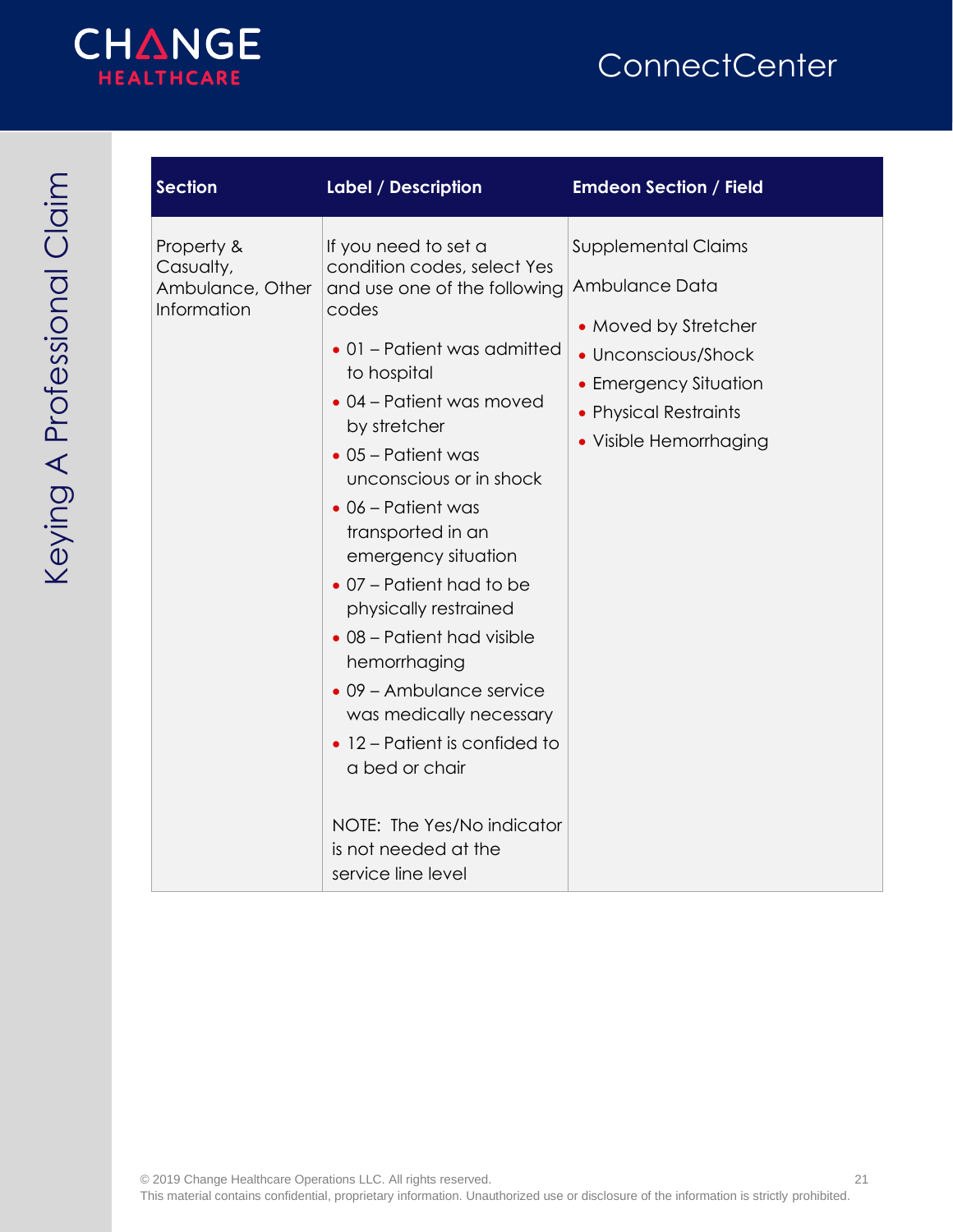

#### <span id="page-21-0"></span>**Service Line Detail Tab**

For each service line, all the detailed information described below can be entered. The top of the **Service Line Details** tab will display summary information about each service line, matching the details entered on the 1500 Form When completing service line details on the lower portion of the **Service Line Detail** tab, be sure to select which service line your details supplement by clicking the appropriate line at the top of the form.

A blue outline should appear highlighting the field you've clicked. In addition, the entire selected row will be highlighted in gray. In the illustration below, see row 4 and procedure code 81355 as an example.

| <b>SUMMARY</b>                                              |                     |            |                                                                                 | <b>1500 FORM</b> |  | <b>CLAIM DETAILS</b> |            | <b>SERVICE LINE DETAILS</b> |                                |            | <b>SUPPLEMENTAL</b><br><b>DOCUMENTATION</b> |   |          |
|-------------------------------------------------------------|---------------------|------------|---------------------------------------------------------------------------------|------------------|--|----------------------|------------|-----------------------------|--------------------------------|------------|---------------------------------------------|---|----------|
| Date(s) of Service<br>From:<br>To:<br>ΜΜ/DD/ΥΥΥΥ ΜΜ/DD/ΥΥΥΥ | Place of<br>Service | <b>EMG</b> | Procedures, Services, or Supplies<br>(Explain Unusu Circumstances)<br>CPT/HCPCS | Modifier         |  | Diagnosis<br>Pointer | Charges    | Days or<br>Units            | <b>EPSDT</b><br>Family<br>Plan | ID<br>Qual | Rendering<br>Provider ID#                   |   |          |
| 1                                                           |                     |            |                                                                                 |                  |  |                      |            |                             |                                |            |                                             | X | $\Delta$ |
| 10/20/2014                                                  | 81                  |            | 81225                                                                           |                  |  | Α                    | \$1,021.18 | $\mathbf{1}$                |                                | <b>NPI</b> |                                             |   |          |
| $\overline{2}$                                              |                     |            |                                                                                 |                  |  |                      |            |                             |                                |            |                                             |   |          |
| 10/20/2014                                                  | 81                  |            | 81226                                                                           |                  |  | A                    | \$1,364.58 | $\vert$ 1                   |                                | <b>NPI</b> |                                             |   |          |
| $\overline{3}$                                              |                     |            |                                                                                 |                  |  |                      |            |                             |                                |            |                                             | × |          |
| 10/20/2014                                                  | 81                  |            | 81227                                                                           |                  |  | $\overline{A}$       | \$542.40   | $\vert$ 1                   |                                | <b>NPI</b> |                                             |   |          |
| 4                                                           |                     |            |                                                                                 |                  |  |                      |            |                             |                                |            |                                             |   |          |
| 10/20/2014                                                  | 81                  |            | 81355                                                                           |                  |  | $\overline{A}$       | \$266.21   | $\vert$ 1                   |                                | <b>NPI</b> |                                             |   |          |
| 5                                                           |                     |            |                                                                                 |                  |  |                      |            |                             |                                |            |                                             | X |          |
| 10/20/2014                                                  | 81                  |            | 81400                                                                           |                  |  | A                    | \$448.00   | l 1                         |                                | <b>NPI</b> |                                             |   |          |
| 6                                                           |                     |            |                                                                                 |                  |  |                      |            |                             |                                |            |                                             | x |          |
| 10/20/2014                                                  | 81                  |            | 81401                                                                           |                  |  | A                    | \$448.00   | $\vert$ 1                   |                                | <b>NPI</b> |                                             |   |          |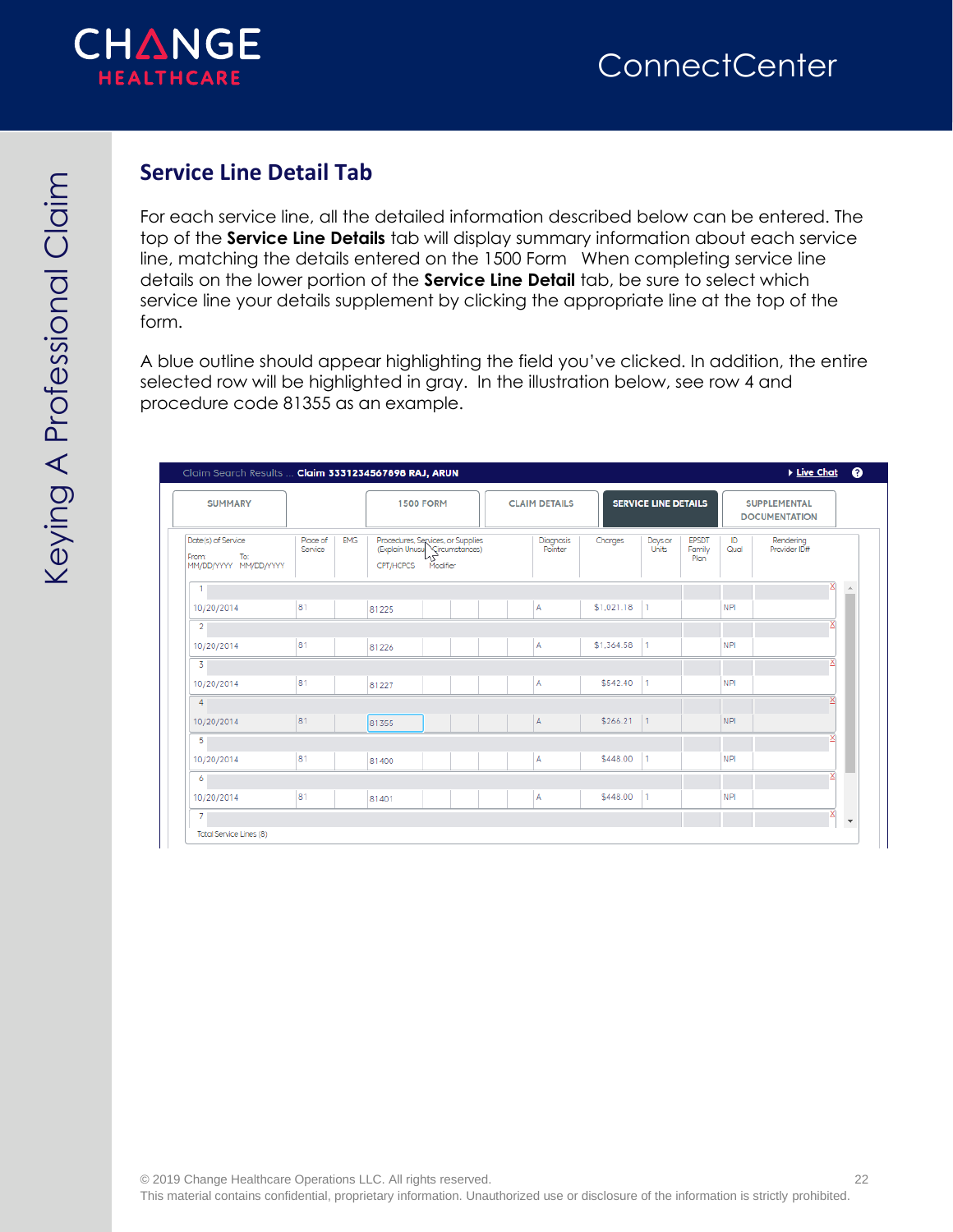

#### **Service Line Details**

| <b>Section</b>                                           | <b>Label/Description</b>                                                                                                                                                                                                                                                                                                                                                                                                                                                                                                                                                                                                                                                                                                                                                                                                                                                                                                                                                                | <b>Emdeon Section/Field</b>                                                                                                                                                       |
|----------------------------------------------------------|-----------------------------------------------------------------------------------------------------------------------------------------------------------------------------------------------------------------------------------------------------------------------------------------------------------------------------------------------------------------------------------------------------------------------------------------------------------------------------------------------------------------------------------------------------------------------------------------------------------------------------------------------------------------------------------------------------------------------------------------------------------------------------------------------------------------------------------------------------------------------------------------------------------------------------------------------------------------------------------------|-----------------------------------------------------------------------------------------------------------------------------------------------------------------------------------|
| Service Line<br><b>Details</b><br>Providers<br>Rendering | • If the Rendering Provider NPI is<br>applicable to the entire claim<br>add this information on the Claim<br>Detail Tab, rather than each<br>individual service line.<br>• If a Rendering Provider NPI is<br>included on a service line, the<br>Rendering provider name must<br>be provided in the Rendering<br>Provider section<br>• Use the + icon in the service line<br>section or the Find Provider<br>button in the rendering provider<br>section of the Service Line tab to<br>retrieve a rendering provider from<br>Provider Management, as this will<br>allow you to retrieve NPI, atypical<br>provider ID, provider name and<br>taxonomy all at once. (Note,<br>only those provider details you<br>have saved in Provider<br>Management will be available to<br>retrieve.) If Find Provider is used<br>to retrieve rendering provider<br>name and NPI, then the above<br>instruction, that you must add<br>name in the Service Line Details<br>section, is completed for you. | Performing Provider #<br>Typically performing provider<br>for the entire claim is selected<br>in Step 3 of the New Claim<br>setup page, as part of<br>selecting Service Provider. |
|                                                          |                                                                                                                                                                                                                                                                                                                                                                                                                                                                                                                                                                                                                                                                                                                                                                                                                                                                                                                                                                                         |                                                                                                                                                                                   |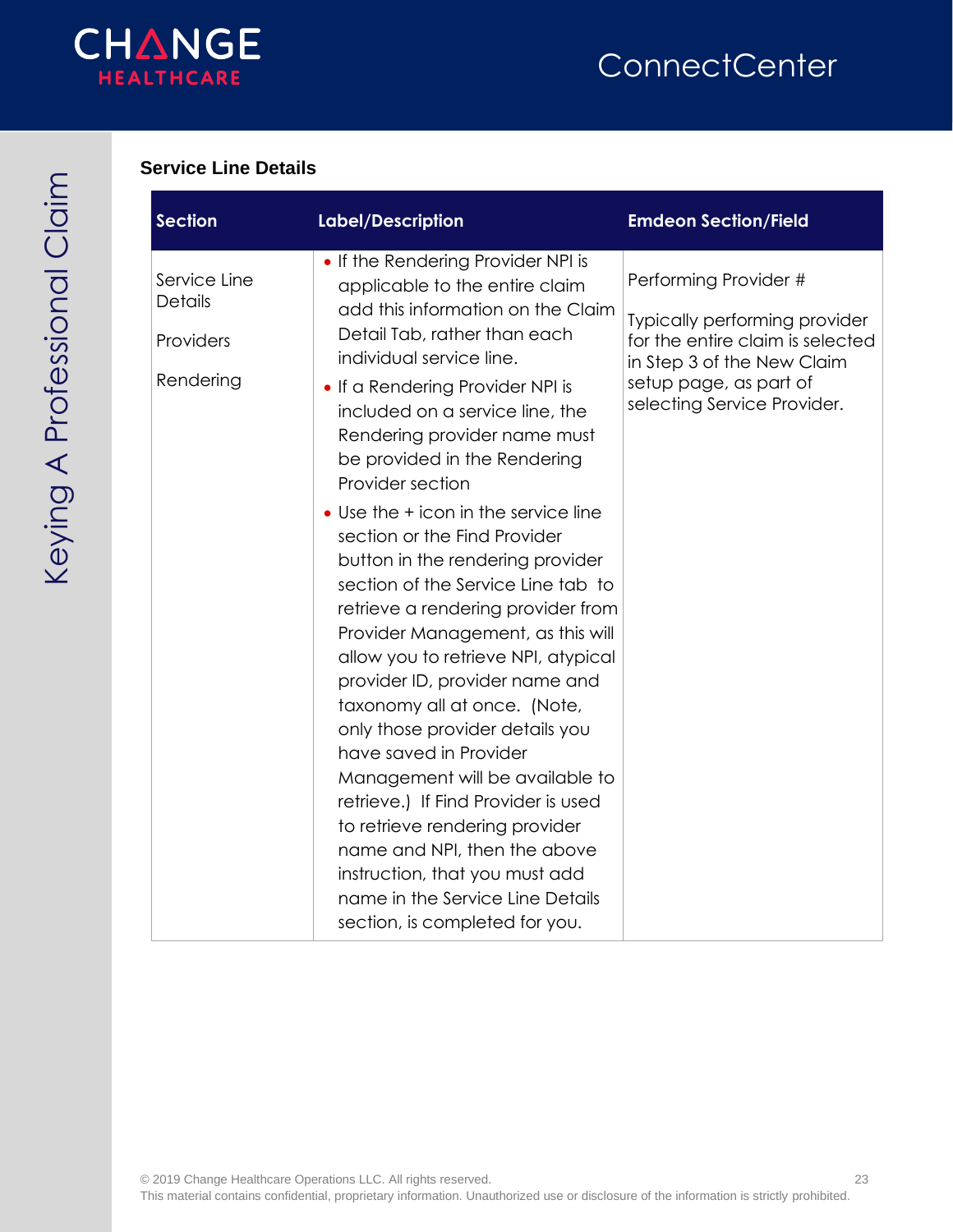

| <b>Section</b>                                             | <b>Label/Description</b>                                                          | <b>Emdeon Section/Field</b>                                                                                                                                                                               |
|------------------------------------------------------------|-----------------------------------------------------------------------------------|-----------------------------------------------------------------------------------------------------------------------------------------------------------------------------------------------------------|
| Service Line<br><b>Details</b><br>Providers<br>Ordering    | <b>NPI</b><br>ID Type/Other ID<br>Last Name, First Name, Middle<br>Name, Suffix   | <b>Additional Claim Line</b><br>Information<br>Provider Information<br>Ordering Provider NPI<br><b>Ordering Provider UPIN</b><br><b>Ordering Provider Name</b>                                            |
| Service Line<br><b>Details</b><br>Providers<br>Supervising | <b>NPI</b><br>ID Type / Other ID<br>Last Name, First Name, Middle<br>Name, Suffix | <b>Additional Claim Line</b><br>Information<br>Provider Information<br><b>Supervising Provider NPI</b><br><b>Supervising Provider UPIN</b><br>Supervising Provider ID<br><b>Supervising Provider Name</b> |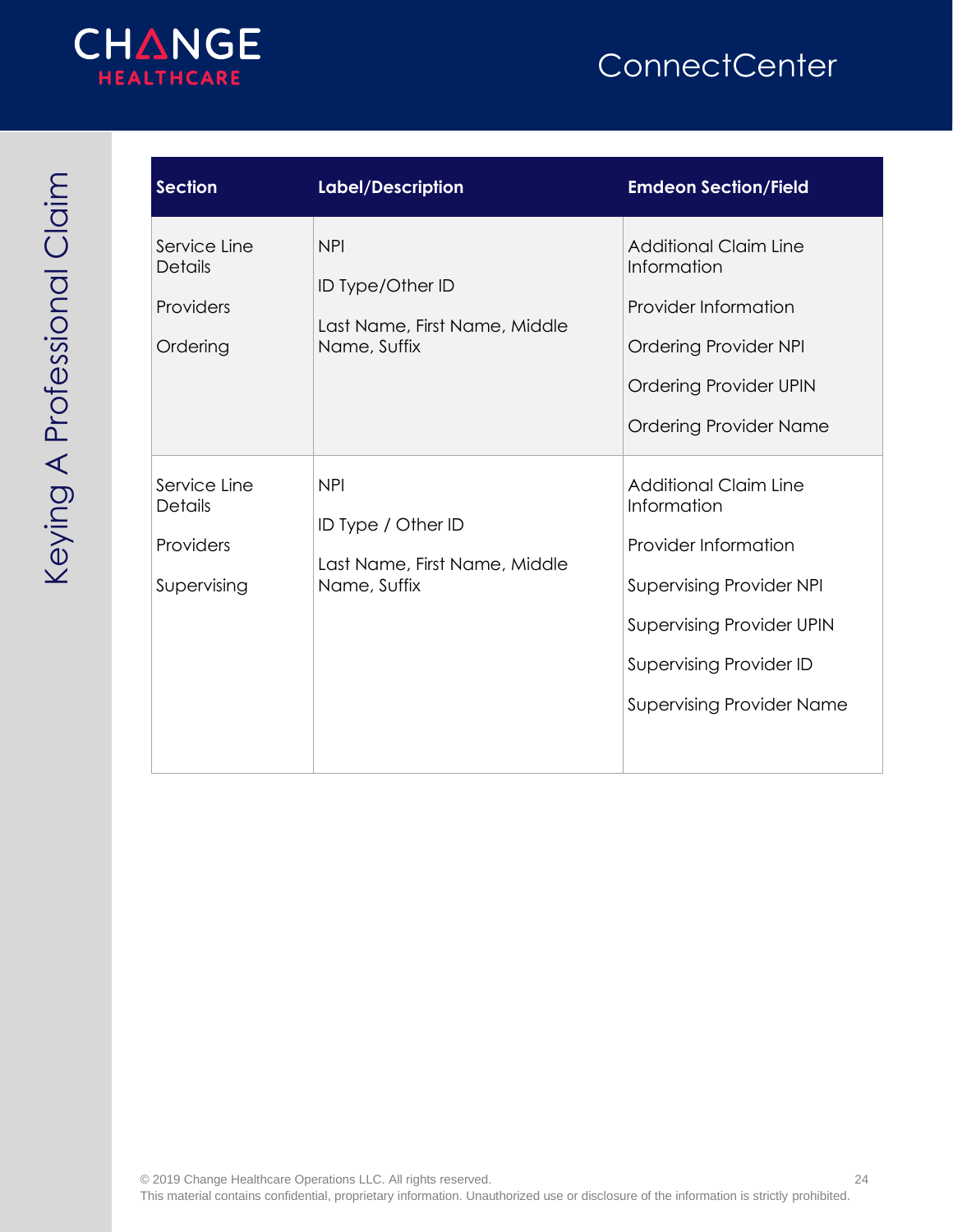

| <b>Section</b>                                                                | <b>Label/Description</b>                                                                          | <b>Emdeon Section/Field</b>                                                                                                                                                                                                       |
|-------------------------------------------------------------------------------|---------------------------------------------------------------------------------------------------|-----------------------------------------------------------------------------------------------------------------------------------------------------------------------------------------------------------------------------------|
| Service Line<br><b>Details</b><br>Providers<br>Purchased<br>Services          | Entity Type: Yes/No<br><b>Purchased Service Charge Amount</b><br><b>NPI</b><br>ID Type / Other ID | <b>Additional Claim Line</b><br>Information<br>Service Information<br>• Purchased Service: Y/N<br>• Purchased Service Charge<br>Provider Information<br>• Purchased Service Provider<br>NPI,<br>• Purchased Service Provider<br># |
| Service Line<br><b>Details</b><br>Service Line<br>Supplemental<br>Information | CLIA #                                                                                            | <b>Additional Claim Line</b><br>Information<br>Provider Information<br>CLIA #                                                                                                                                                     |
| Service Line<br><b>Details</b><br>Service Line<br>Supplemental<br>Information | Mammography Certification #                                                                       | <b>Additional Claim Line</b><br>Information<br>Provider Information<br>Mammography Cert Number                                                                                                                                    |
| Service Line<br><b>Details</b><br>Service Line<br>Supplemental<br>Information | Hospice Employee                                                                                  | <b>Additional Claim Line</b><br>Information<br>Provider Information<br>Hospice Employee                                                                                                                                           |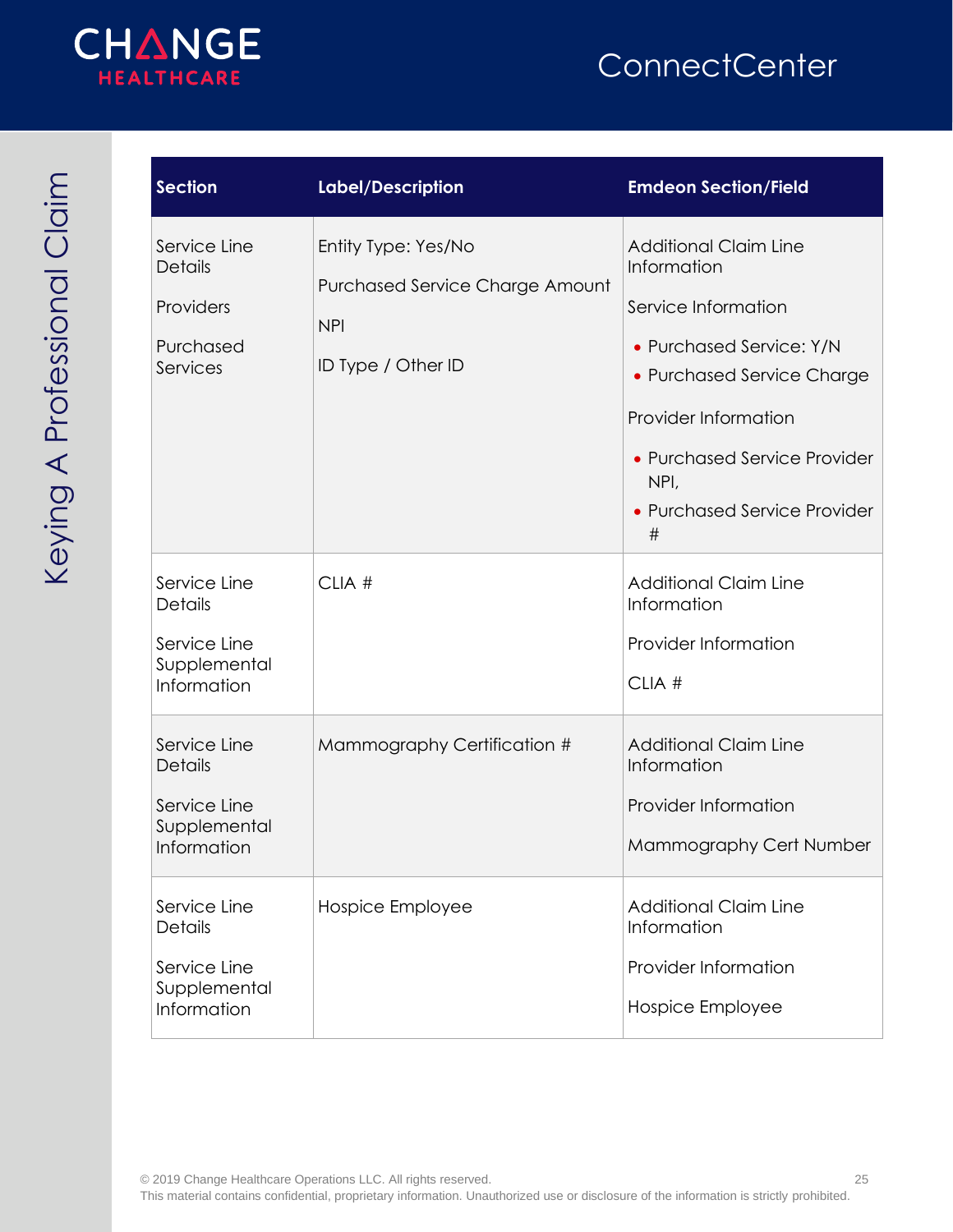

| <b>Section</b>                                        | <b>Label/Description</b>                                              | <b>Emdeon Section/Field</b>                                                                                                                                                              |
|-------------------------------------------------------|-----------------------------------------------------------------------|------------------------------------------------------------------------------------------------------------------------------------------------------------------------------------------|
| Service Line<br><b>Details</b><br>Drug Information    | NDC or Universal Product ID<br># of Units<br>Measurement Basis<br>RX# | <b>Additional Claim Line</b><br>Information<br>Service Information<br>• National Drug Code<br>• NDC Quantity<br>• NDC Units of Measure<br>• Prescription Number<br>• NDC Link Sequence # |
| Service Line<br><b>Details</b><br><b>Test Results</b> | Hemoglobin/Hematocrit/Both Date<br>ID, Qualifier, Value               | <b>Additional Claim Line</b><br>Information<br>Service Information<br>• Hemoglobin/Hematocrit<br>Date<br>• Hemoglobin g/dl<br>• Hematocrit %                                             |

#### <span id="page-25-0"></span>**Appendix**

<span id="page-25-1"></span>**Place of Service Codes**

- 42 Ambulance Air or Water
- 41 Ambulance Land
- 24 Ambulatory Surgical Center
- 13 Assisted Living Facility
- 25 Birthing Center
- 53 Community Mental Health Center
- 61 Comprehensive Inpatient Rehabilitation Facility
- 62 Comprehensive Outpatient Rehabilitation Facility
- 33 Custodial Care Facility
- 23 Emergency Room Hospital
- 65 End-Stage Renal Disease Treatment Facility